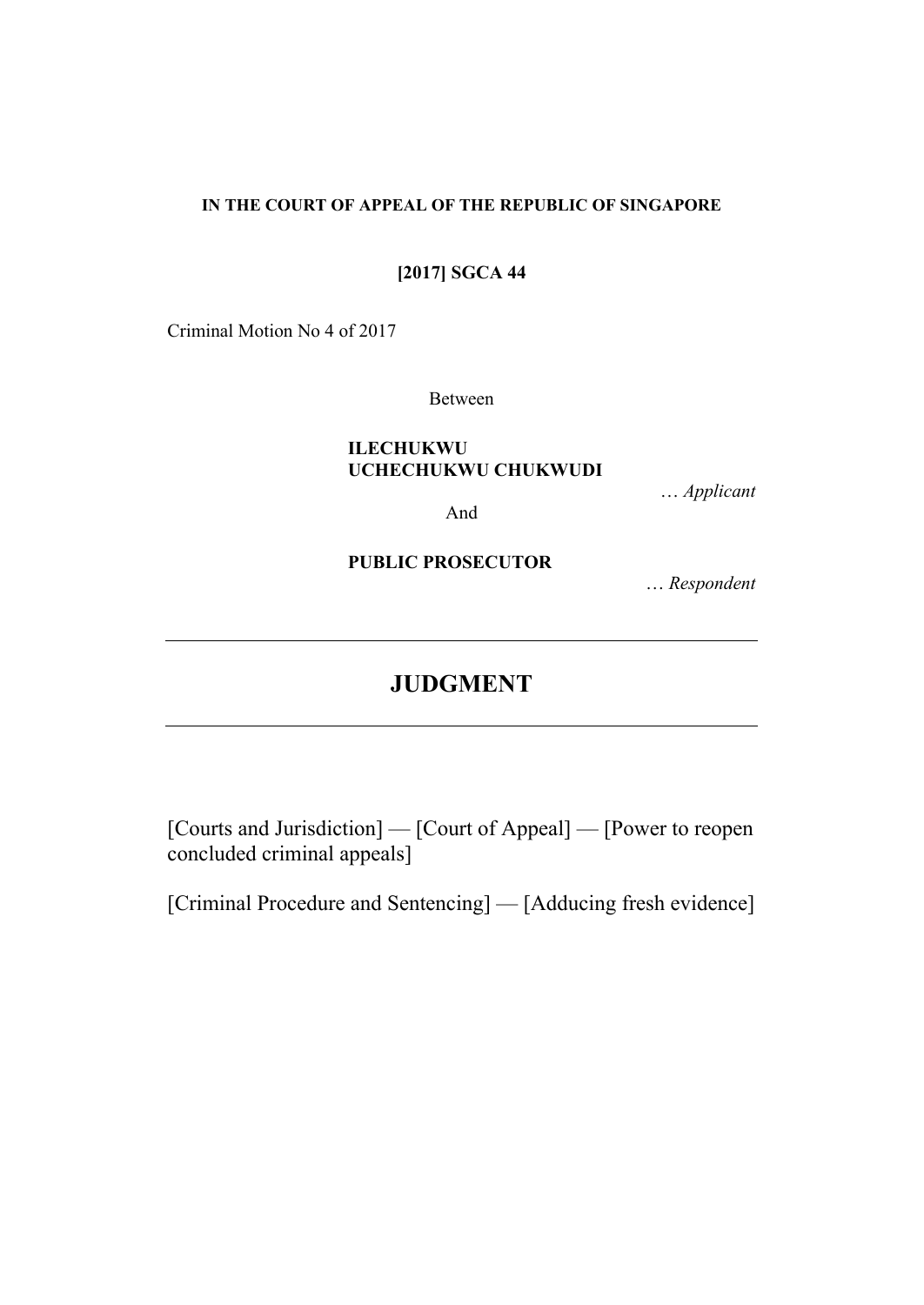## **TABLE OF CONTENTS**

| THE LAW ON REOPENING CONCLUDED CRIMINAL APPEALS 4                      |
|------------------------------------------------------------------------|
|                                                                        |
|                                                                        |
| WHETHER THE EVIDENTIAL REQUIREMENT OF "SUFFICIENT MATERIAL" HAS        |
|                                                                        |
|                                                                        |
| (1)                                                                    |
| The IMH Report is <i>prima facie</i> substantial and powerfully<br>(2) |
| WHETHER THE SUBSTANTIVE REQUIREMENT OF "MISCARRIAGE OF JUSTICE"        |
| <b>OUR ORDERS ON THE PRESENT MOTION AT THIS STAGE21</b>                |
|                                                                        |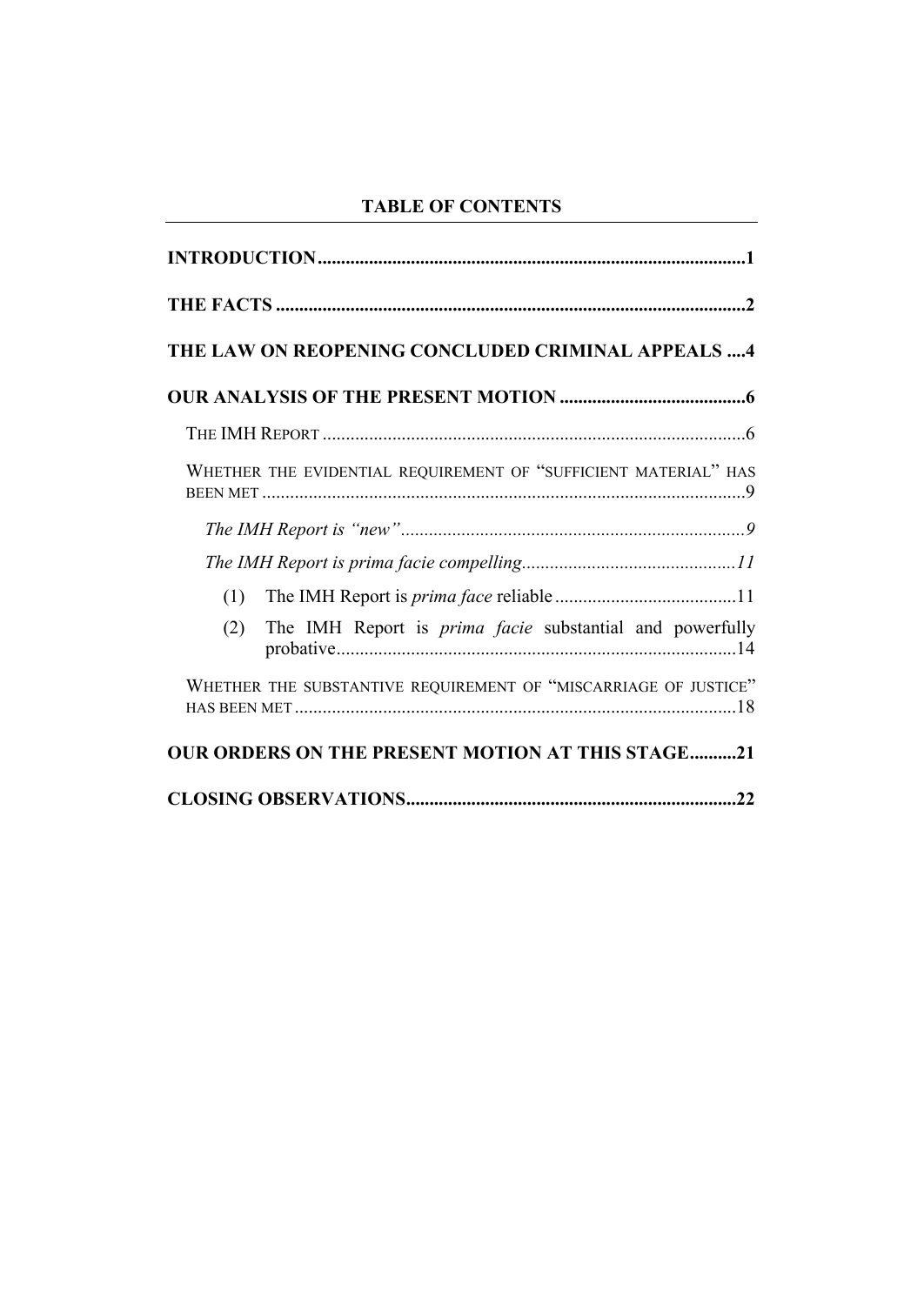**This judgment is subject to final editorial corrections approved by the court and/or redaction pursuant to the publisher's duty in compliance with the law, for publication in LawNet and/or the Singapore Law Reports.**

## **Ilechukwu Uchechukwu Chukwudi v Public Prosecutor**

## **[2017] SGCA 44**

Court of Appeal — Criminal Motion No 4 of 2017 Chao Hick Tin JA, Andrew Phang Boon Leong JA and Tay Yong Kwang JA 4 May 2017

2 August 2017 Judgment reserved.

## <span id="page-2-0"></span>**Chao Hick Tin JA (delivering the judgment of the court):**

#### **Introduction**

1 In *Kho Jabing v Public Prosecutor* [2016] 3 SLR 135 ("*Kho Jabing*") at [2], this court established that in exceptional cases, it would review its previous decision in a concluded criminal appeal where it was necessary to correct a miscarriage of justice. In recent years, applications to review concluded criminal appeals have arisen on several occasions (see *Kho Jabing*, *Ramalingam Ravinthran v Attorney-General* [2012] 2 SLR 49 ("*Ramalingam*"), *Yong Vui Kong v Public Prosecutor* [2012] 2 SLR 872 ("*Yong Vui Kong (Prosecutorial Discretion)*") and *Quek Hock Lye v Public Prosecutor* [2015] 2 SLR 563 ("*Quek Hock Lye*")). These applications were all based on new legal arguments.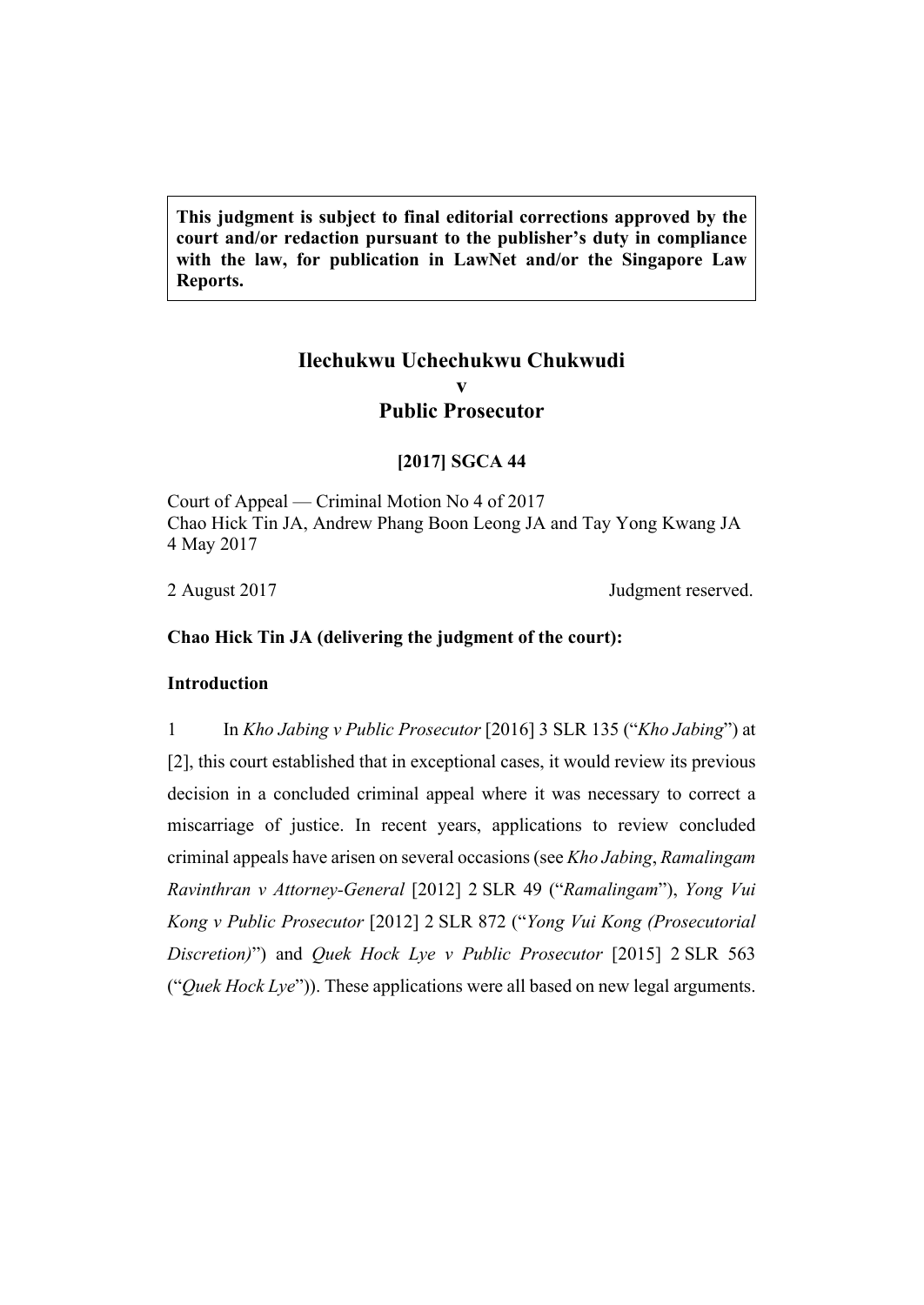2 The present criminal motion ("the Present Motion") differs from these cases in that the sole basis for review relied upon by the applicant, Ilechukwu Uchechukwu Chukwudi ("the Applicant"), is fresh evidence. The question before us is whether the Applicant's case is sufficiently exceptional to warrant a review under the principles set out in *Kho Jabing*.

#### <span id="page-3-0"></span>**The facts**

3 On 13 November 2011, the Applicant, a Nigerian national, flew from Lagos, Nigeria to Singapore. Prior to his departure from Lagos, he checked in a black luggage bag ("the Black Luggage"), which he collected upon his arrival in Singapore. That night, the Applicant passed the Black Luggage to one Hamidah Binte Awang ("Hamidah"). Hamidah placed the Black Luggage in her car and drove to Woodlands Checkpoint. At Woodlands Checkpoint, Hamidah's car was searched. The Black Luggage was cut open at the sides and drugs were discovered therein.

4 The Applicant wassubsequently charged with trafficking in not lessthan 1,963.3g of methamphetamine under  $s \frac{5(1)}{a}$  of the Misuse of Drugs Act (Cap 185, 2008 Rev Ed) ("the MDA"). Hamidah was charged with attempting to export not less than 1,963.3g of methamphetamine, an offence under s 7 read with s 12 of the MDA and punishable under either s 33 or s 33B of the MDA. Both the Applicant and Hamidah claimed trial.

5 On 21 June 2013, the Applicant was asked by ASP Deng Kaile ("ASP Deng"), the Investigating Officer handling the investigations into his case, if he wished to be sent for a psychiatric evaluation.<sup>1</sup> The Applicant indicated that he did not want a psychiatric evaluation.

<sup>1</sup> ASP Deng's affidavit dated 13 April 2017 at para 5.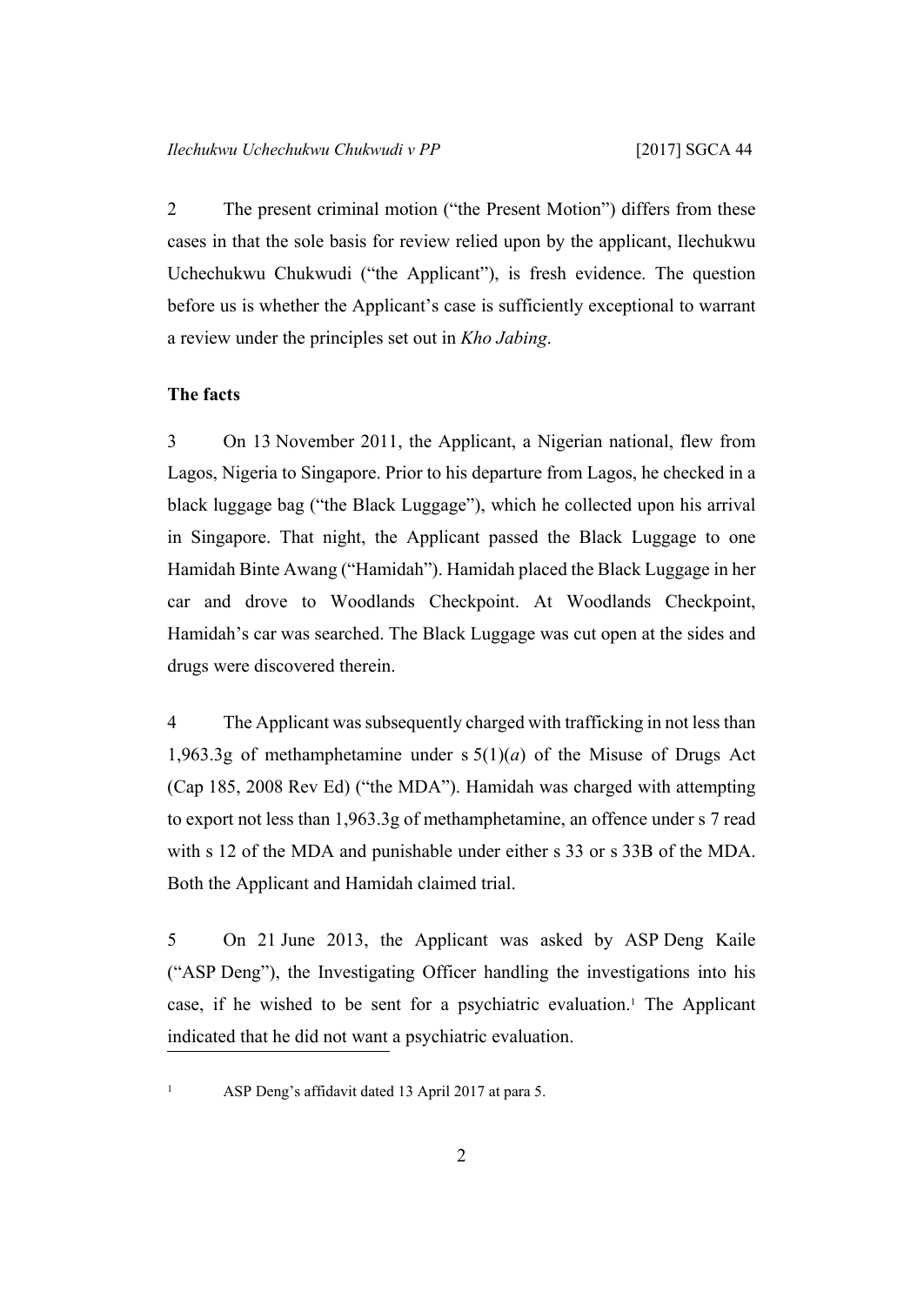6 The trial took place in late 2014. The main issue before the trial judge ("the Judge") was whether the Applicant and Hamidah had knowledge of the drugs concealed in the Black Luggage. At the end of the trial, the Judge acquitted the Applicant but convicted Hamidah (see *Public Prosecutor v Hamidah Binte Awang and another* [2015] SGHC 4).

7 The Prosecution appealed against the Applicant's acquittal by way of Criminal Appeal No 10 of 2014 ("CCA 10/2014"). On 29 June 2015, we allowed the appeal and convicted the Applicant of the charge preferred against him (see *Public Prosecutor v Ilechukwu Uchechukwu Chukwudi* [2015] SGCA 33 ("*CA (Conviction)*")). We should point out that one of our reasons for allowing the appeal was that we found that the Judge had failed to properly consider the impact of the Applicant's lies and omissions in his statements to the Central Narcotics Bureau ("CNB") (*CA (Conviction)* at [88]).

8 The matter was remitted to the Judge for sentencing. Given the quantity of drugs trafficked, the Applicant could be sentenced to suffer the penalty of death. On 18 September 2015, with a view to considering whether the Applicant had grounds to argue that he should instead be sentenced to life imprisonment under s  $33B(3)(b)$  of the MDA on the basis of diminished responsibility, the Applicant's lawyer, Mr Eugene Thuraisingam ("Mr Thuraisingam"), requested Changi Prison's Complex Medical Centre for a psychiatric report on the Applicant.<sup>2</sup> The Complex Medical Centre issued its report ("the CMC Report") on 30 November 2015.<sup>3</sup>

<sup>&</sup>lt;sup>2</sup> Affidavit of Eugene Thuraisingam dated 4 April 2017 ("Eugene's affidavit") at para 21.

<sup>3</sup> Eugene's affidavit at para 24.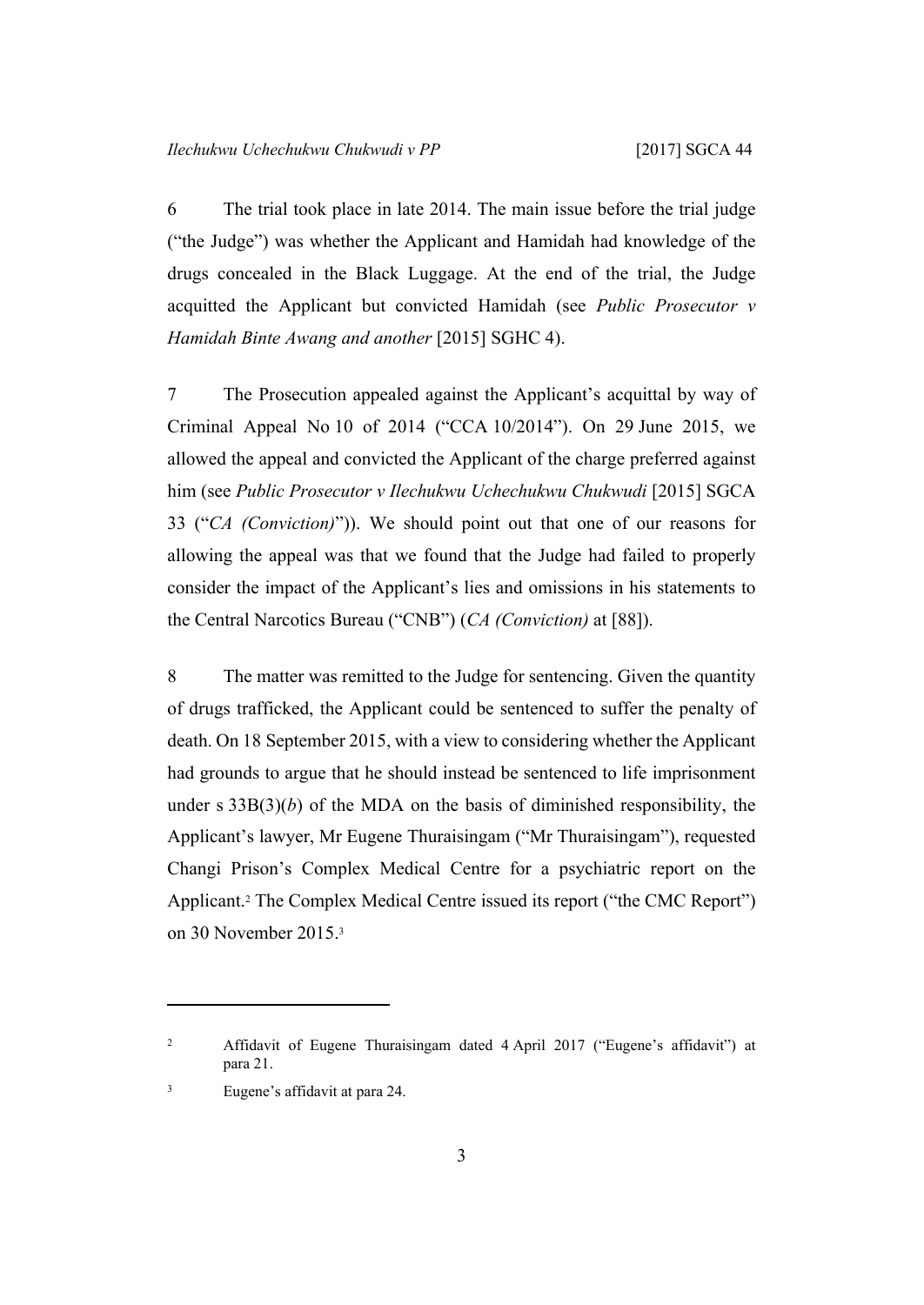<span id="page-5-1"></span>9 To secure a second opinion, Mr Thuraisingam also obtained a psychiatric report dated 28 March 2016 from Dr Ung Eng Khean ("Dr Ung"), a psychiatrist in private practice.<sup>4</sup> Dr Ung's report ("the Private Report") was served on the Prosecution on 25 April 2016.<sup>5</sup>

10 The Prosecution then arranged for the Applicant to be assessed by the Institute of Mental Health ("IMH"), which subsequently issued a report dated 6 March 2017 ("the IMH Report"). That report was prepared by Dr Jaydip Sarkar ("Dr Sarkar").

11 On 5 April 2017, the Applicant filed the Present Motion requesting (in the main) this court to rehear the Prosecution's appeal in CCA 10/2014 against the Judge's acquittal of the Applicant.<sup>6</sup> In support of his motion, the Applicant relied on the IMH Report as fresh evidence of his innocence.

## <span id="page-5-0"></span>**The law on reopening concluded criminal appeals**

12 The law on reopening concluded criminal appeals was extensively reviewed by a five-judge coram of this court in *Kho Jabing* (at [10]–[24]), where we traced the "gradual shift" in this court's attitude towards reopening concluded criminal appeals over the years. This court had in the past considered itself *functus officio* in such situations, as held in four cases decided in the 1990s and early 2000s. A limited exception was later recognised in *Koh Zhan Quan Tony v Public Prosecutor and another motion* [2006] 2 SLR(R) 830, which is not relevant for present purposes. In *Yong Vui Kong v Public Prosecutor* [2010] 2 SLR 192, this court expressed *obiter* support for a wider jurisdiction to reopen

<sup>4</sup> Eugene's affidavit at paras 26–27.

<sup>5</sup> Eugene's affidavit at para 30.

<sup>6</sup> Notion of Motion, p 2.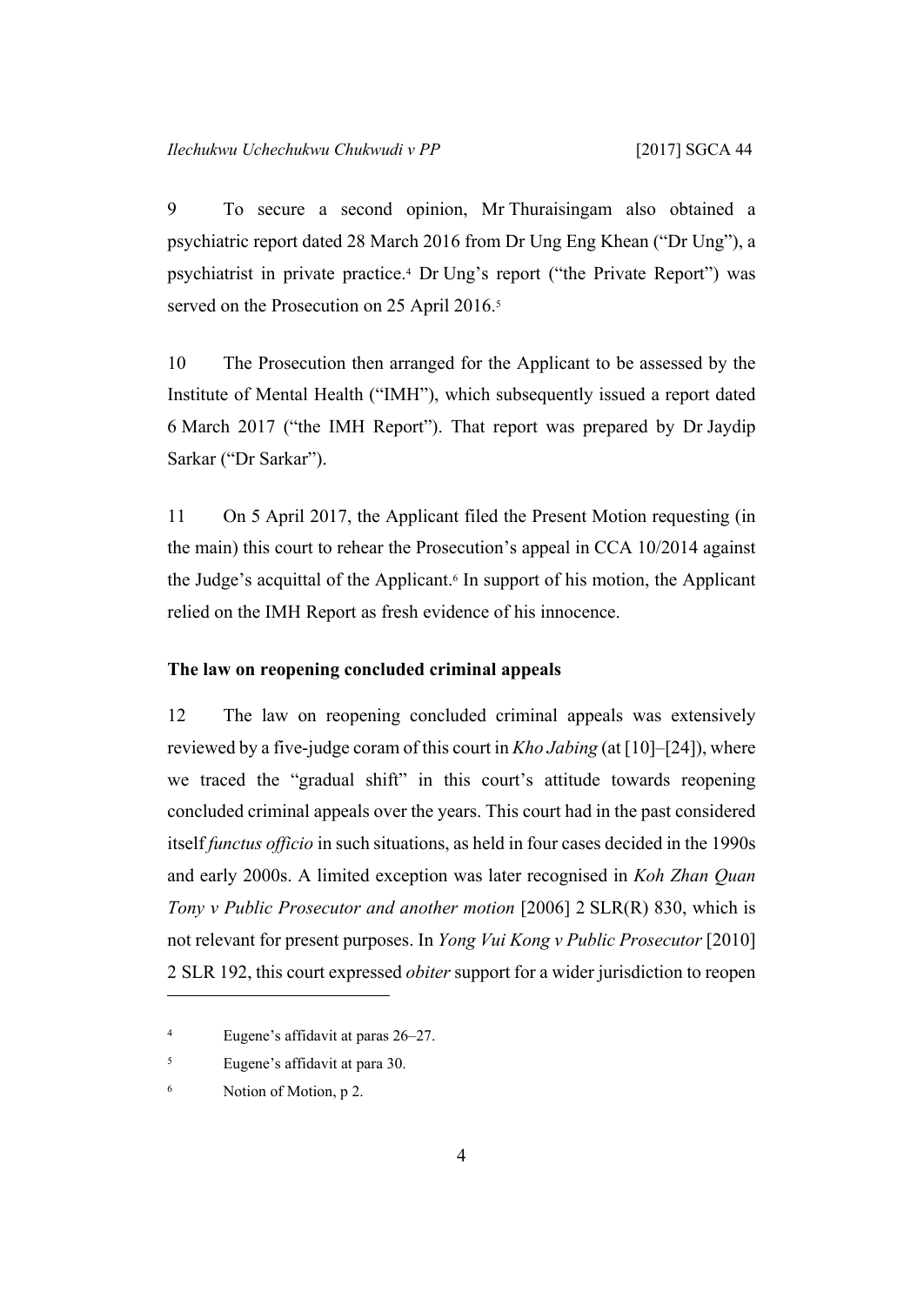concluded criminal appeals. Following that decision, concluded criminal appeals were reviewed in three cases (namely, *Ramalingam*, *Yong Vui Kong (Prosecutorial Discretion)* and *Quek Hock Lye*), all of which involved questions of constitutional law that had not been considered at the hearing of the respective appeals.

13 In *Kho Jabing*, after tracing the developments in Singapore in this area of law, this court examined the position in several foreign jurisdictions before restating the test for determining whether it would review a concluded criminal appeal as follows (at  $[44]$ ) – there had to be "sufficient material on which the court can say that there has been a miscarriage of justice". The court went on to elaborate on this test in these terms (likewise at [44]):

… Analytically, we see this test as comprising two essential components:

> (a) The first is the evidential requirement of "sufficient material". The court must be satisfied that the material adduced in support of the application for review is both "new" and "compelling" before it will consider the application. If the material presented does not satisfy these two indicia, then the application fails *in limine* and the inquiry stops there. The burden of production rests on the applicant.

> (b) The second is the substantive requirement that a "miscarriage of justice" must have been occasioned. This is the threshold which must be crossed before the court will consider that a concluded criminal appeal ought to be reopened. The burden of proving this likewise rests on the applicant.

14 The test laid down in *Kho Jabing* represents this court's perception of the right balance between the prevention of error on the one hand and the according of proper respect to the principle of finality of proceedings on the other. We also discussed in *Kho Jabing* the policy tension in a case involving the death penalty such as the Present Motion (at [50]):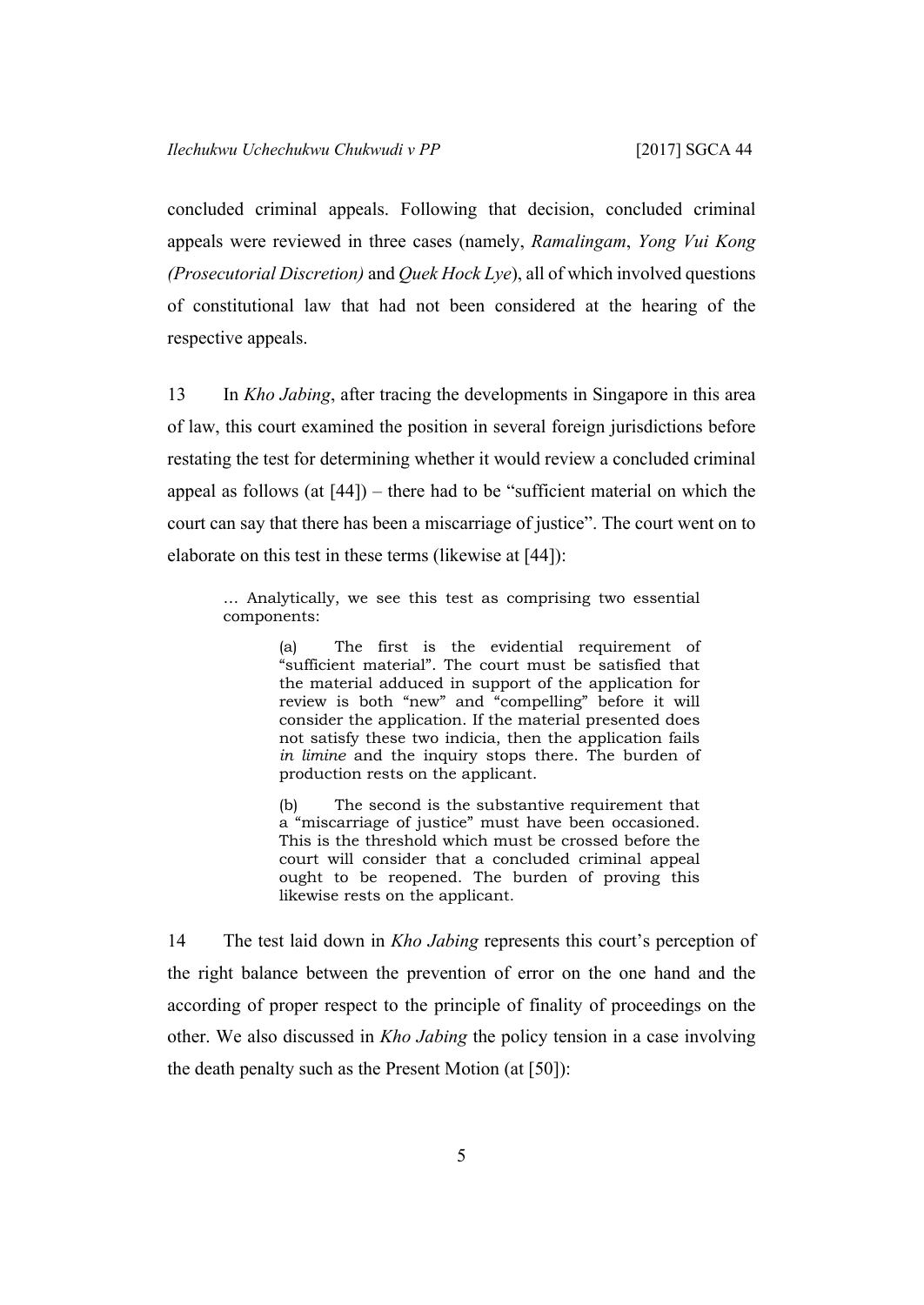In our judgment, the principle of finality is no less important in cases involving the death penalty. There is no question that as a modality of punishment, capital punishment is different because of its irreversibility. For this reason, capital cases deserve the most anxious and searching scrutiny. This is also reflected in our laws. … But, once the processes of appeal and/or review have run their course, the legal process must recede into the background, and attention must then shift from the legal contest to the search for repose. We do not think it benefits anyone – not accused persons, not their families nor society at large – for there to be an endless inquiry into the same facts and the same law with the same raised hopes and dashed expectations that accompany each such fruitless endeavour.

15 With these policy considerations in mind, we now proceed to apply the test set out in *Kho Jabing* to the Present Motion. Should this court's decision in *CA (Conviction)* be reopened?

## <span id="page-7-1"></span><span id="page-7-0"></span>**Our analysis of the Present Motion**

#### *The IMH Report*

16 The only fresh evidence relied on by the Applicant in the Present Motion is the IMH Report. Given its central importance, we begin by elaborating on its genesis and its contents.

17 It will be recalled that in March 2016, the Applicant obtained the Private Report from Dr Ung (see [\[9](#page-5-1)] above). For this report, Dr Ung was instructed to opine on whether the Applicant "was (on the balance of probabilities) suffering from an abnormality of mind as would substantially impair his mental responsibility for his acts and omissions in respect to the offence".<sup>7</sup> In the Private Report, Dr Ung stated that the Applicant suffered from Attention Deficit Hyperactivity Disorder ("ADHD") at the time of the offence, and that the

<sup>7</sup> Eugene's affidavit at p 161 (Private Report at para 6.1).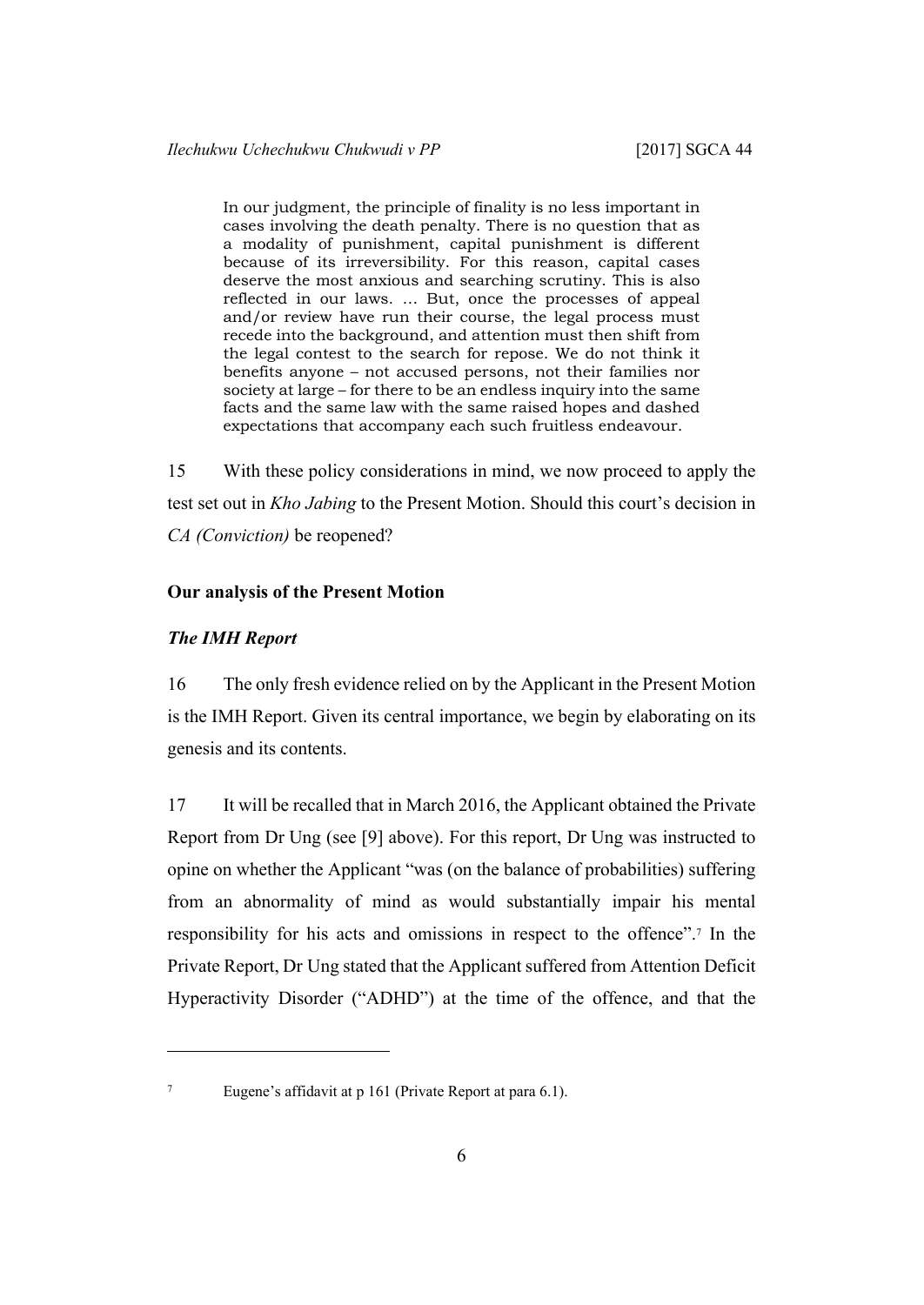Applicant's ADHD had "substantially impaired" his mental responsibility for the offence.<sup>8</sup>

18 In response, the Prosecution arranged for the Applicant to be assessed by Dr Sarkar, culminating in the IMH Report. The instructions given to Dr Sarkar were more general than those given to Dr Ung (which focused on the Applicant's state of mind at the time of the offence). Dr Sarkar was "provided no specific instructions other than to carry out a '*psychiatric assessment of the* [*Applicant]*'"<sup>9</sup> [emphasis in original]. In the IMH Report, Dr Sarkar disagreed with Dr Ung and opined that the Applicant did not suffer from ADHD. Instead, he diagnosed the Applicant as suffering from Mild Neurocognitive Disorder ("MND") which was "extant at the time of [the] commission of [the] offence",<sup>10</sup> but concluded that the Applicant's MND had not substantially impaired his criminal responsibility for the offence.<sup>11</sup>

19 Dr Sarkar did not, however, stop at assessing the Applicant's mental state at the time of the offence. He also examined the Applicant's mental state at the time the Applicant gave his statements to the CNB in the course of the investigations. Dr Sarkar diagnosed the Applicant as suffering from Post-Traumatic Stress Disorder ("PTSD") which arose as a result of childhood trauma. According to the IMH Report, as a young Christian child living in a Muslim-dominated town, the Applicant had witnessed an attack by a Muslim tribe. The attack was recounted in the IMH Report as follows:<sup>12</sup>

<sup>8</sup> Eugene's affidavit at p 185 (Private Report at para 43).

<sup>9</sup> Eugene's affidavit at p 23 (IMH Report at para 6).

<sup>10</sup> Eugene's affidavit at p 33 (IMH Report at para 73(a)).

<sup>11</sup> Eugene's affidavit at p 35 (IMH Report at paras 85–87).

<sup>12</sup> Eugene's affidavit at p 23 (IMH Report at para 10).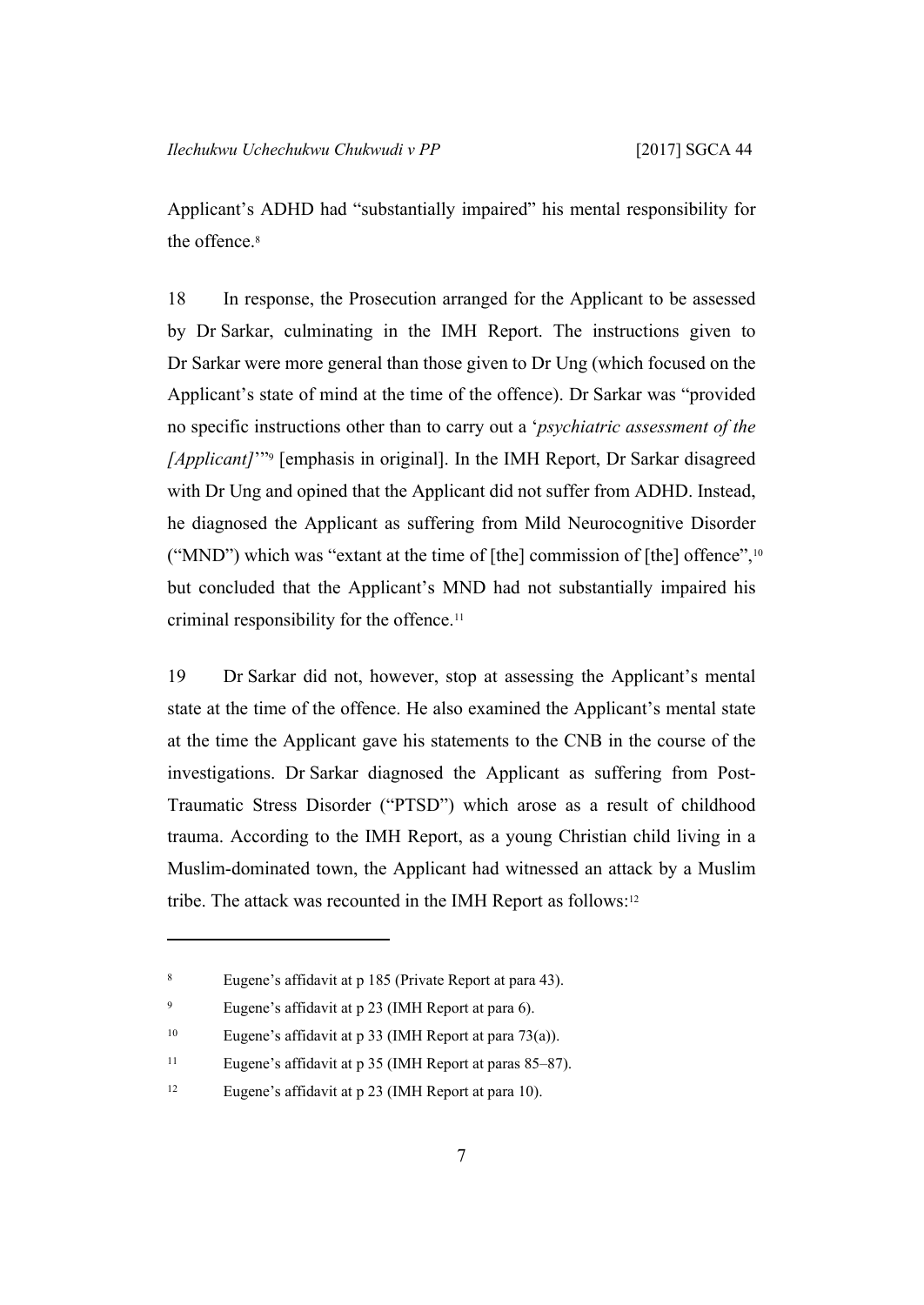[The Applicant] said he was playing outside the provision store owned and run by his mother when he saw people being attacked with choppers and cutlass [*sic*] (a short sword with a slightly curved blade) and maimed and killed. He has an abiding image of them being chased by assailants who raised bladed weapons above their heads and bring [*sic*] them down with full force upon the victims who fall [*sic*] down. He recalls seeing a lot of blood around a well near their shop into which bodies were chopped and thrown …

<span id="page-9-0"></span>20 Dr Sarkar was of the view that the childhood trauma of "being nearly killed and viewing the killing of others" had caused the Applicant to suffer intermittently from PTSD symptoms throughout his life. The Applicant's PTSD symptoms were triggered after the Applicant was told by CNB officers that he faced the death penalty, and those symptoms were present when he gave his statements to the CNB.<sup>13</sup> Dr Sarkar opined that the Applicant's PTSD was "*likely to have led to an overestimation of [the] threat to his life which could have prompted him to utter unsophisticated and blatant falsehoods in order to save his life*" <sup>14</sup> [emphasis added].

21 This is the material part of the IMH Report that is relied upon by the Applicant in the Present Motion – Dr Sarkar's opinion as to how the Applicant's PTSD was likely to have caused the Applicant to lie in his statements to the CNB. This opinion is said to contradict key portions of our decision in *CA (Conviction*), for example, at [61], where we held that the Applicant's lies could only be explained by "his realisation of his guilt".

22 We now proceed to apply the test laid down in *Kho Jabing* to determine whether the IMH Report constitutes "sufficient material on which the court can say that there has been a miscarriage of justice" in the sense that there is a

<sup>14</sup> Eugene's affidavit at p 35 (IMH Report at para 88).

<sup>13</sup> Eugene's affidavit at p 34 (IMH Report at paras 79–80).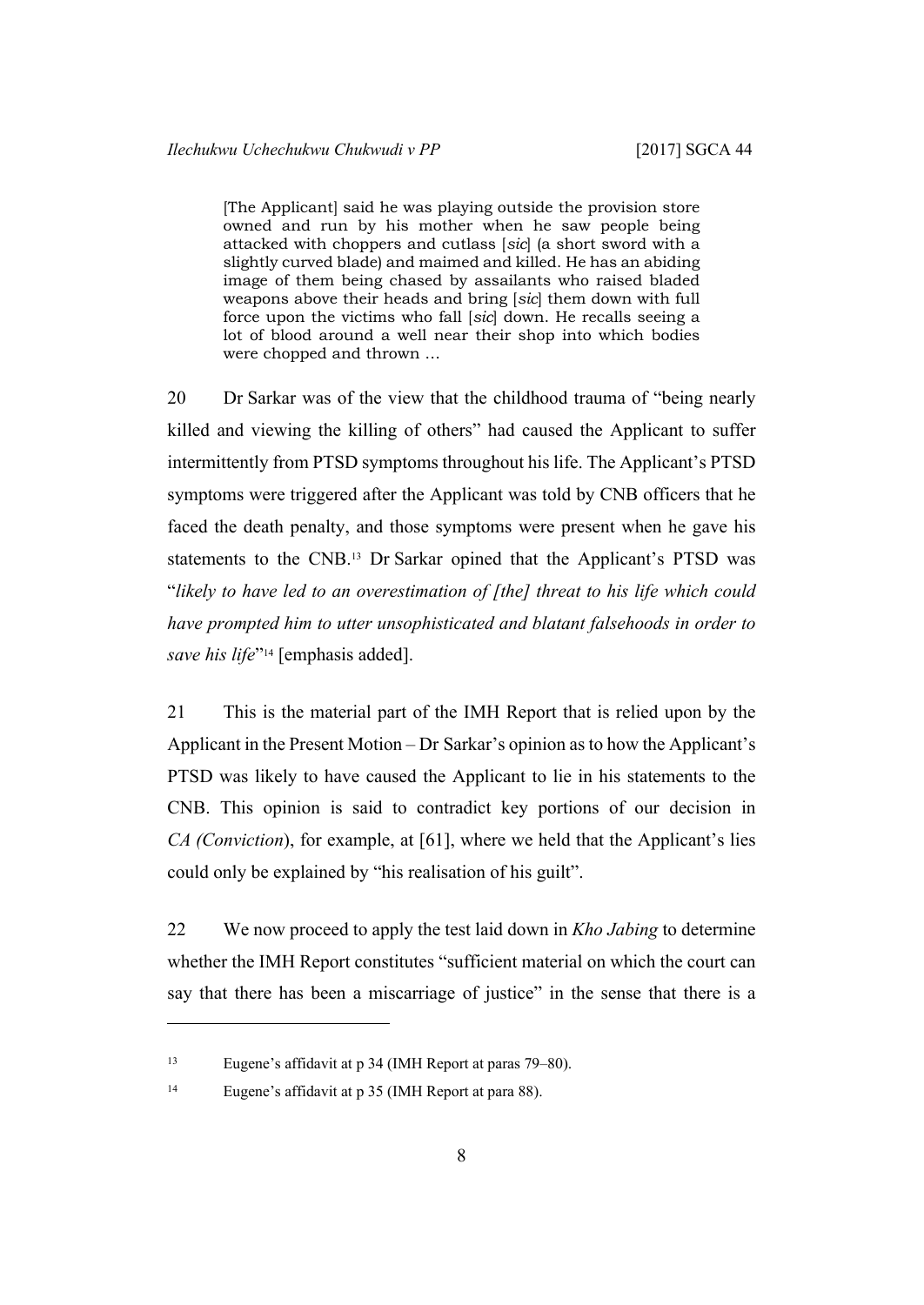"powerful probability" that our decision in *CA (Conviction)* is wrong (*Kho Jabing* at [44] and [65]).

#### <span id="page-10-0"></span>*Whether the evidential requirement of "sufficient material" has been met*

23 In order for the material tendered in support of an application for review to be considered "sufficient", it must be both "new" and "compelling": *Kho Jabing* at [52]. In our judgment, the IMH Report is clearly "new", and is also *prima facie* "compelling".

<span id="page-10-1"></span>*The IMH Report is "new"*

24 The requirements which have to be satisfied in order for material to be considered "new" were explained in *Kho Jabing* at [53] as follows:

"New" material is that which: (a) has hitherto not been considered at any stage of the proceedings leading to the decision under challenge; and (b) could not, even with reasonable diligence, have been adduced in court prior to the filing of the application for review. …

25 The Prosecution submits that limb (b) of the above extract from *Kho Jabing* ("limb (b)") has not been satisfied as the Applicant could easily have obtained a psychiatric report from IMH at an earlier point in time. According to the Prosecution, the Applicant had a clear opportunity to do that on 21 June 2013 when ASP Deng expressly asked him whether he wished to be sent for a psychiatric evaluation. Having rejected this offer, the Applicant should be made to bear the attendant consequences.<sup>15</sup>

<span id="page-10-2"></span>26 We are unable to accept this submission. The rationale behind limb (b) is to prevent litigants from "introducing their evidence in a piecemeal and

<sup>15</sup> Prosecution's submissions ("PS") at paras 33–34.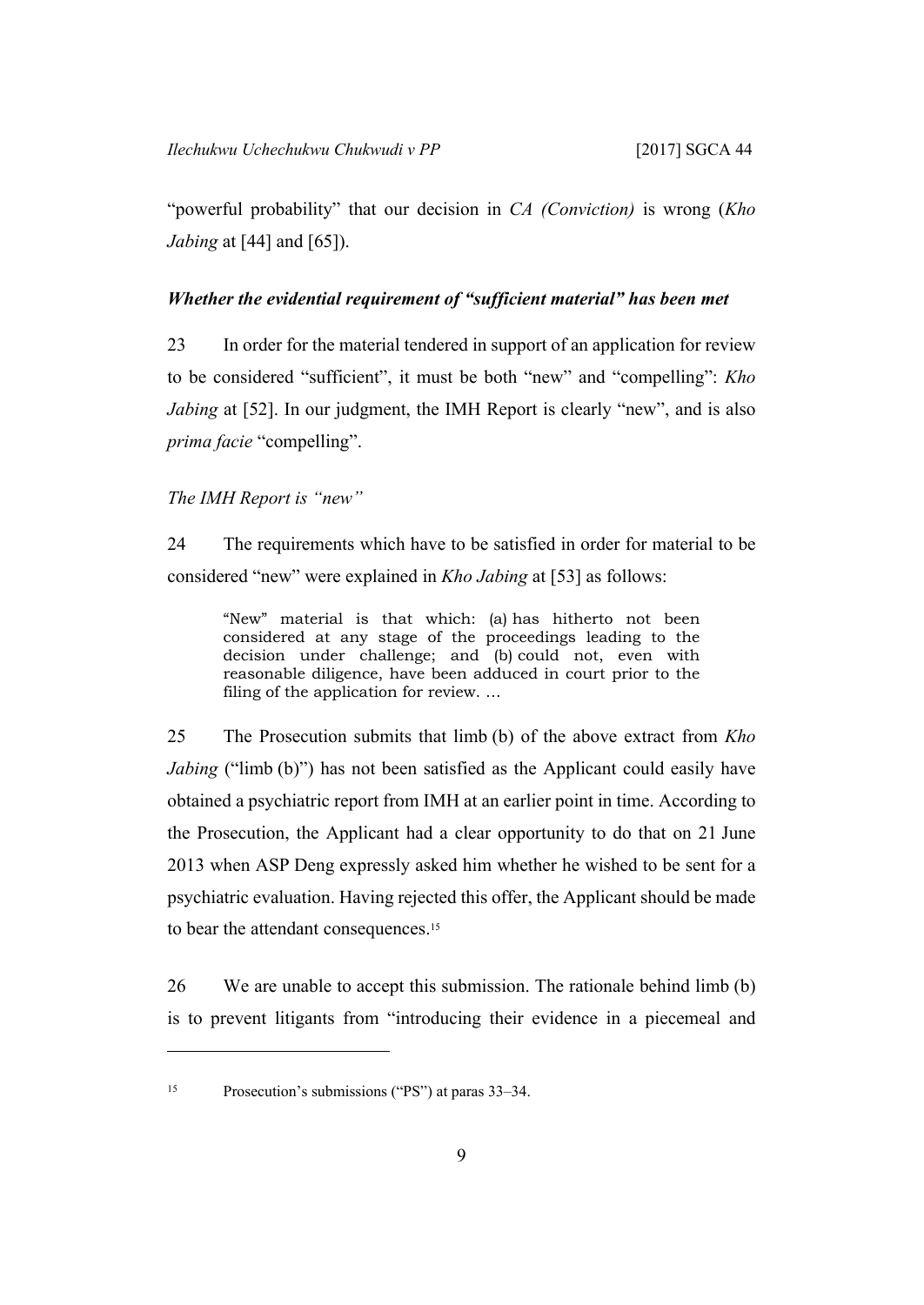haphazard fashion" (*Kho Jabing* at [55]). The evidence before us does not in any way indicate that the Applicant has been intentionally drip-feeding his evidence. It is significant to note that in his interviews with Dr Sarkar, the Applicant denied having any mental disorder.<sup>16</sup> He also did not volunteer any symptoms of PTSD to Dr Sarkar, and only stated them when probed. As Dr Sarkar noted in the IMH Report:<sup>17</sup>

The characteristic symptoms of PTSD were offered spontaneously and voluntarily and in response to open ended questions (e.g. can you tell me about your childhood a little?). He did not try to bring attention to PTSD or dissociative symptoms at all and responded in detail only when asked. …

27 Dr Sarkar noted that the Applicant had a "culturally-based negative attitude towards mental disorders" and "did not wish for a mental illness tag".<sup>18</sup> In the circumstances, we find that the Applicant, even with reasonable diligence, could not have adduced the IMH Report in court earlier. Thus, limb (b) is not an impediment to the IMH Report being considered "new" evidence.

## <span id="page-11-1"></span><span id="page-11-0"></span>*The IMH Report is* prima facie *compelling*

28 There are two dimensions to the requirement that the material relied on in support of an application for review must be "compelling". First, the material in question must be "reliable"; second, it must be "substantial" and "powerfully probative" (*Kho Jabing* at [60]–[61]). In our judgment, the IMH Report is *prima facie* compelling in both respects even though it has come into existence only at a very late stage of the proceedings due to the unique turn of events in this case. Indeed, it is precisely because of this unique turn of events – which has

<sup>16</sup> Eugene's affidavit at p 26 (IMH Report at para 28).

<sup>17</sup> Eugene's affidavit at p 35 (IMH Report at para 91).

<sup>18</sup> Eugene's affidavit at pp 35–36 (IMH Report at para 92).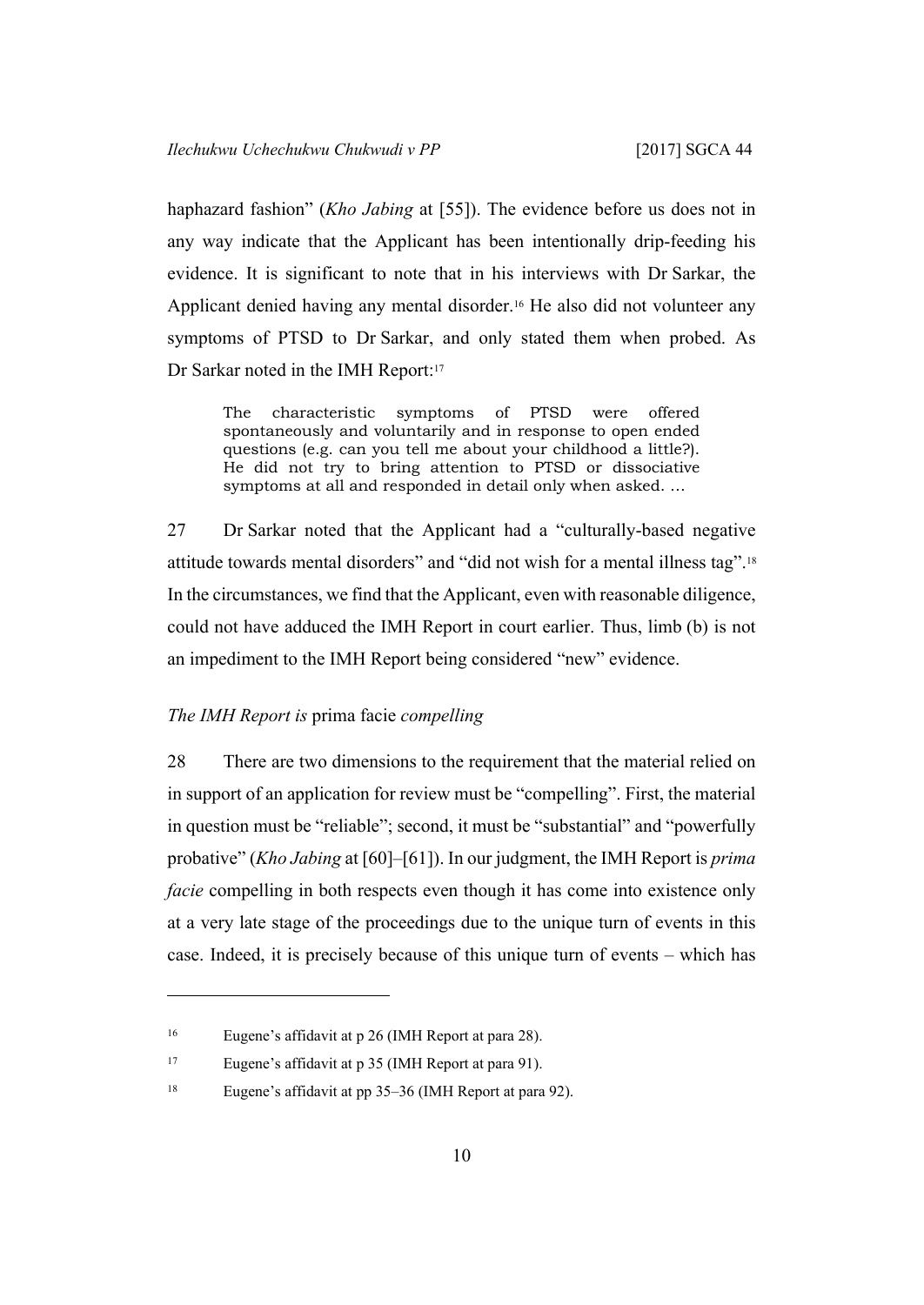led to the IMH Report being issued only at the sentencing stage and only in response to the *Prosecution*'s request for a psychiatric report – that we are prepared to accept this report as material that is *prima facie* compelling despite what was said in *Kho Jabing* at [65] (see [\[44](#page-19-1)] below).

## <span id="page-12-0"></span>(1) The IMH Report is *prima face* reliable

29 Reliable material is material that "possesses a high degree of cogency, and is credible and trustworthy in respect of the matters to which it pertains" (*Kho Jabing* at [60]). Objective evidence (such as DNA evidence and documentary evidence) is more likely to be considered reliable than subjective evidence (such as evidence from witnesses testifying on the witness stand).

30 In the Present Motion, the Prosecution takes the position that the IMH Report is unreliable. It accepts that Dr Sarkar is an objective witness, but contends that his diagnosis of PTSD is unreliable as it is based on the Applicant's "self-reported and uncorroborated version of events"<sup>19</sup> [emphasis in original omitted]. These events, particularly those relating to the childhood trauma which the Applicant allegedly suffered in Nigeria, have not (so the Prosecution argues) been independently verified.<sup>20</sup>

31 In our view, the fact that the Applicant's alleged childhood trauma is uncorroborated does not in itself mean that Dr Sarkar's diagnosis of PTSD is therefore unreliable. We expressly stated in *Kho Jabing* (at [60]) that "we would not go so far as to dogmatically exclude all subjective evidence" from being considered "reliable" material. In the present case, we note that Dr Sarkar specifically ruled out the possibility that the Applicant was malingering in

<sup>19</sup> PS at para 37.

<sup>20</sup> Eugene's affidavit at p 23 (IMH Report at para 7).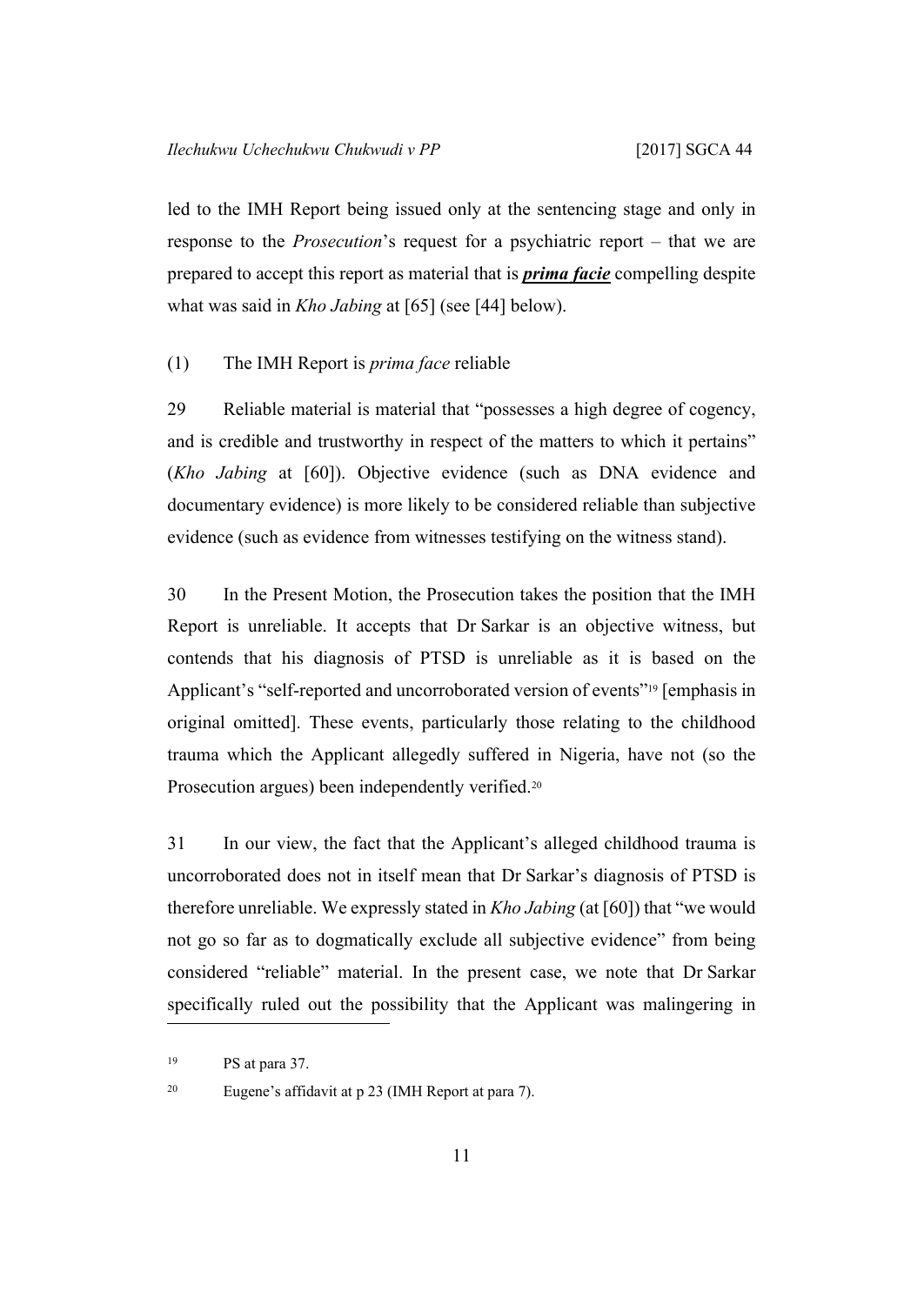arriving at his diagnosis of PTSD. In addition, Dr Sarkar considered various factors, including the manner in which the Applicant brought up his PTSD symptoms (see above at [\[26](#page-10-2)]), the Applicant's aversion to being labelled mentally ill and the Applicant's record in prison of repeatedly stopping the antidepressant medication which he had been prescribed, before stating that the validity of his diagnosis of PTSD "is not in question".<sup>21</sup>

<span id="page-13-0"></span>32 We accept that there is, at present, no expert evidence to either confirm or refute Dr Sarkar's diagnosis of the Applicant's PTSD and his opinion of the likely effects of PTSD on the Applicant. However, that is wholly due to the unique turn of events in this case – the CMC Report and the Private Report were entirely silent on the issue of PTSD as they were prepared before Dr Sarkar's diagnosis in the IMH Report. The Prosecution's objection that the IMH Report is unreliable can be easily addressed if this court allows the Present Motion and makes the appropriate orders for the taking of further evidence on matters arising from the IMH Report. It could then turn out that the psychiatrist who prepared the CMC Report and Dr Ung (who prepared the Private Report), or any other psychiatrist who might be consulted, might disagree with Dr Sarkar's diagnosis if asked to comment on it. Such disagreement among psychiatrists is not uncommon. It will then be for the court to decide whether Dr Sarkar's diagnosis of PTSD is correct, and if so, to assess what impact PTSD had on the Applicant.

33 The Prosecution has also cast doubt on the reliability of the IMH Report on the basis that the Applicant, when assessed by Dr Ung, did not mention anything about the alleged childhood trauma which forms the foundation of Dr Sarkar's diagnosis of PTSD.<sup>22</sup> As we have already noted, the Applicant was

<sup>21</sup> Eugene's affidavit at pp 29–30 and 35–36 (IMH Report at paras 52–53 and 91–92).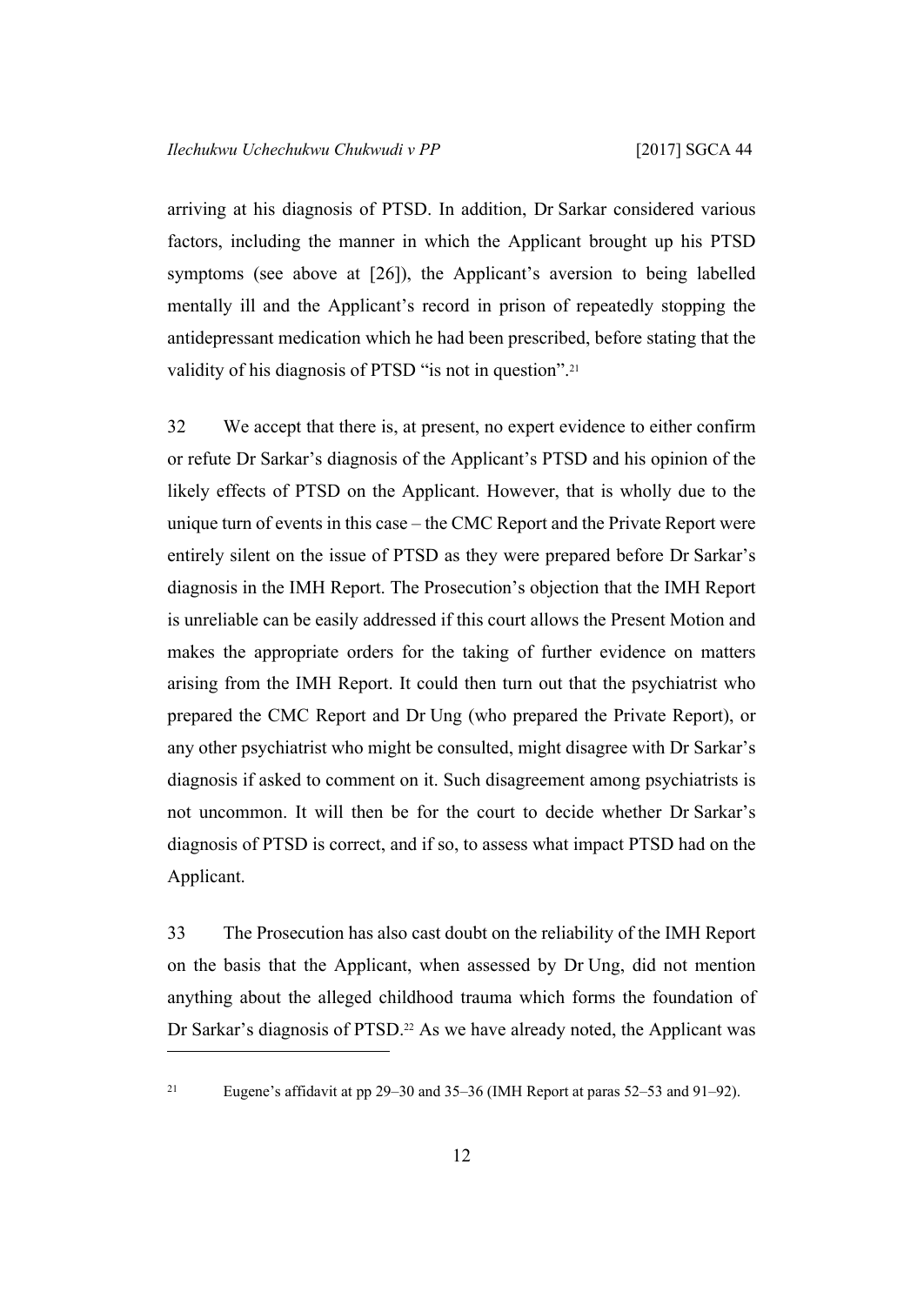averse to being labelled mentally ill and did not volunteer his account of his alleged childhood trauma to Dr Sarkar (see [[26\]](#page-10-2) above). Whether the facts underlying the Applicant's account of his alleged childhood trauma are true and whether the Applicant's aversion to being labelled mentally ill is indeed the reason why he did not mention those facts to Dr Ung are all questions which have yet to be explored, again because of the unique turn of events in this case. However, these questions can and will be examined if, as indicated at [\[32](#page-13-0)] above, this court allows the Present Motion and makes the appropriate orders for the taking of further evidence on matters arising from the IMH Report.

34 We therefore reject the Prosecution's submissions on the unreliability of the IMH Report and find that that report is *prima facie* reliable.

<span id="page-14-0"></span>(2) The IMH Report is *prima facie* substantial and powerfully probative

35 In *Kho Jabing*, we explained the second dimension of the requirement of "compelling" material as follows (at [61]):

The second dimension of the requirement of "compelling" material is that the material in question must be "substantial" and "powerfully probative" in the sense that it is logically relevant to the precise issues which are in dispute. …

36 In our view, the IMH Report, as it presently stands, is *prima facie* "substantial" and "powerfully probative" in the sense that it is logically relevant to the precise issues in dispute in CCA 10/2014. Let us explain.

<span id="page-14-1"></span>37 In CCA 10/2014, a key issue in dispute was whether the Applicant had rebutted the statutory presumption under s 18(2) of the MDA that he had knowledge of the nature of the drugs found in his possession. In determining

<sup>22</sup> PS at para 39.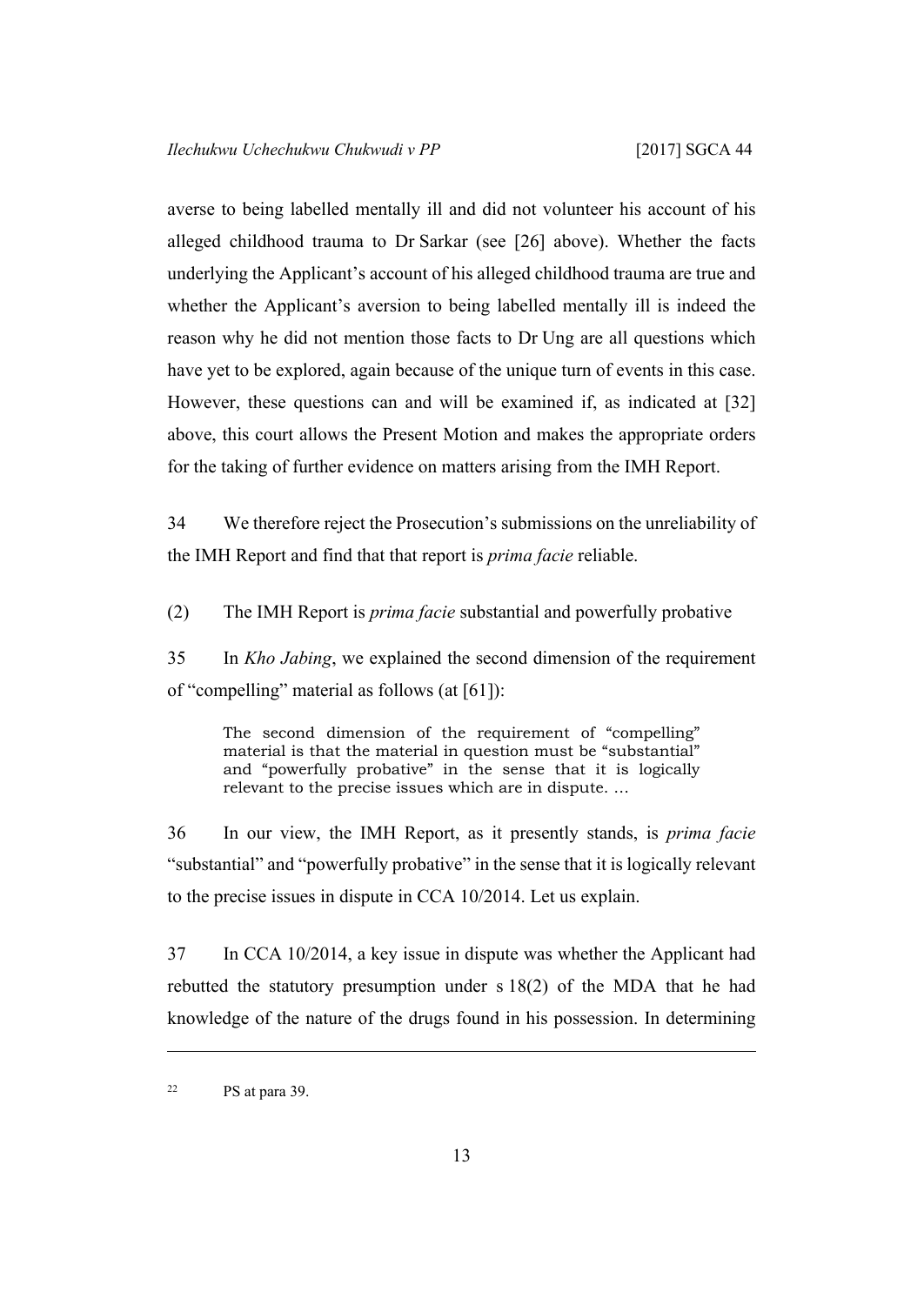this issue, we considered it highly relevant to examine the reasons why the Applicant lied in his statements to the CNB ("the False Statements Issue"). This issue was variously described as (*inter alia*) a "key" and "essential" point in CCA 10/2014, as can be seen from the following extracts from *CA (Conviction)* at [33] and [61]:

33 In determining whether the Judge had erred in accepting the [Applicant]'s defence [*viz*, the Applicant had come to Singapore on business and did not know that the Black Luggage, which had been handed to him only at the airport in Lagos, Nigeria, contained drugs (see *CA (Conviction)* at [5])], the *key dispute* centres on the probative effect of the numerous lies and omissions made by the [Applicant] in his statements to the CNB, and the Judge's treatment of the [Applicant]'s explanations for those lies and omissions. To narrow the point down even further, the critical question to be answered is whether the [Applicant] had lied for innocent reasons, or whether he had intentionally lied because he *knew* that telling the truth would link him to the crime.

…

61 ... The *essential question*, as we have said earlier, is whether the [Applicant] had lied for innocent reasons, or whether he had intentionally lied because he knew that telling the truth would link him to the crime. …

[emphasis in original in italics; emphasis added in bold italics]

38 The Applicant's explanation for the lies in his statements to the CNB

was summarised at [56] of *CA (Conviction)* as follows:

The [Applicant's] explanations for the lies, in summary, is that he had decided to lie out of fear because his life was at stake, and that ASP Deng was the "shepherd" who had led him to say the things that he wanted the [Applicant] to say. Essentially, [the Applicant's] point is that, because he did not know the full facts of what had happened, he decided to deny anything that was not in his possession as he felt that was the safer course to take. …

<span id="page-15-0"></span>39 After analysing the Applicant's explanation for his lies, we ruled on the False Statements Issue as follows (*CA (Conviction)* at [61] and [87]–[88]):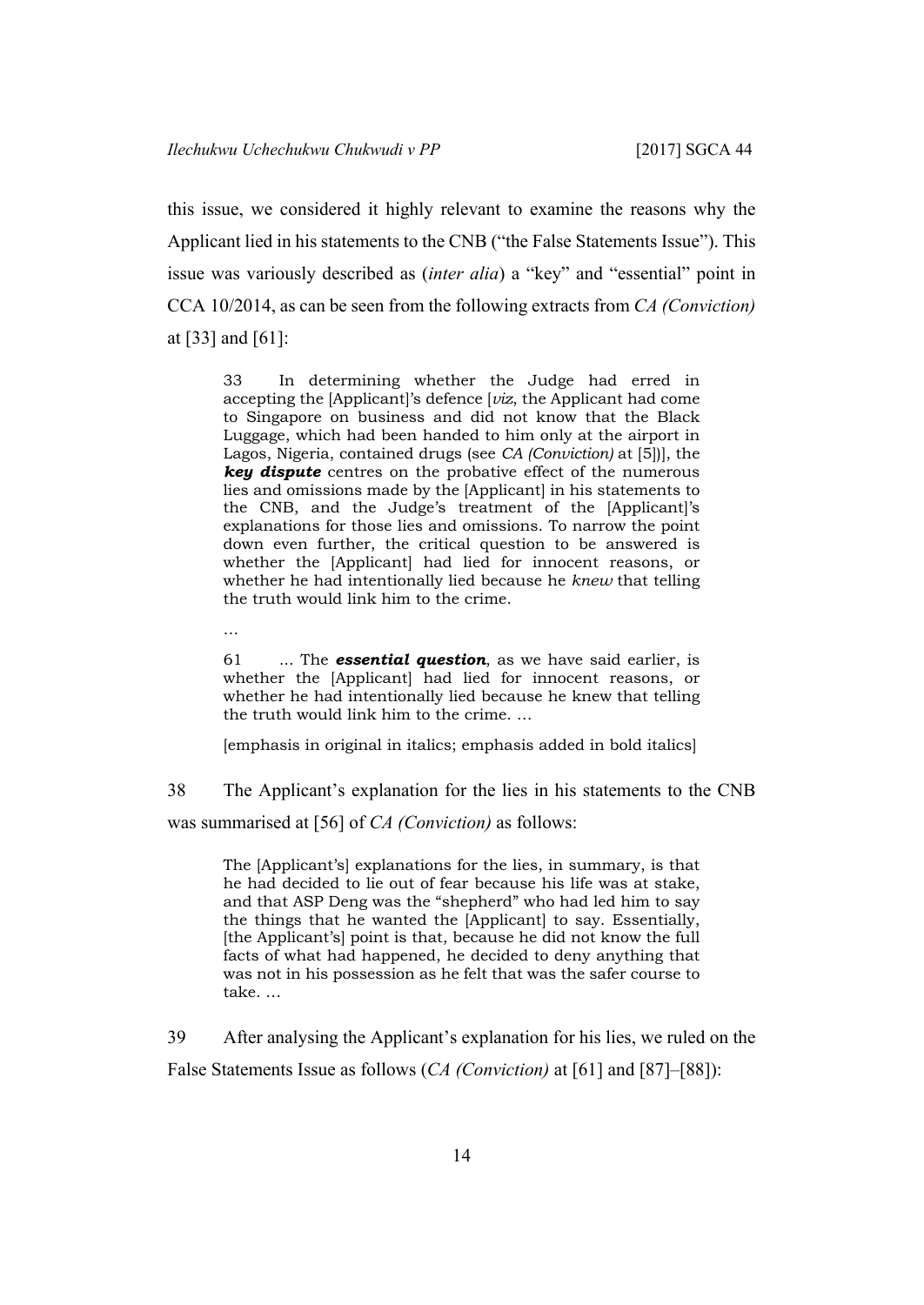…

61 The [Applicant]'s excuses for the lies were wholly unsatisfactory and unbelievable. It is clear to us that he had deliberately lied to distance himself from the drugs in the Black Luggage, the existence of which he knew. Quite simply, there is no acceptable explanation for the lies save for his realisation of his guilt. To suggest that the [Applicant] was justified to lie as a defensive move would be to turn reason and logic on its head.

87 In the present case, the [Applicant]'s version of the facts is quite improbable. There was also no corroborating evidence for various key aspects of the [Applicant]'s case. That said, we would still have hesitated to think that the [Applicant]'s version of the facts is so incredible that it would *ipso facto* justify appellate interference. Had the case *merely* turned on the Judge's assessment [of] the credibility of the [Applicant]'s oral testimony at trial (and nothing more), we might have declined to interfere.

88 What *tipped the scales* are the numerous lies and omissions made by the [Applicant] in his statements, for which there is no innocent explanation. This is an *important distinguishing factor* from *Farid* [*ie*, *Public Prosecutor v Muhammad Farid bin Mohd Yusop* [2015] SGCA 12] and the majority judgment in *Hla Win* [*ie*, *Public Prosecutor v Hla Win* [1995] 2 SLR(R) 104]. In those cases*,* the evidence of the respective [accused persons] at trial was consistent with their statements, and this lent credibility to their evidence at trial (see *eg*, *Farid* at [28] and *Hla Win* at [42] and [43]). Indeed, even Yong [Pung How] CJ in his dissenting judgment in *Hla Win* said that the [accused] "had been a very consistent witness" (*Hla Win* at [61]). Unfortunately, the Judge erred in failing to draw an adverse inference against the [Applicant] for his lies and omissions, and also in failing to properly consider the impact of the lies and omissions in [the Applicant's] statements on the credibility of the [Applicant]'s evidence at the trial … We could not see how the [Applicant] could be considered to have rebutted the presumption of knowledge on a balance of probabilities when the objective facts are all stacked against him, including all the lies he uttered as well as the material facts he deliberately suppressed in all his statements, and when the sole objective fact which is in his favour (going into the car of Hamidah) is really of limited value. The lies were told by the [Applicant] obviously to distance himself from the Black Luggage and the [d]rugs concealed therein.

[emphasis in original in italics; emphasis added in bold italics]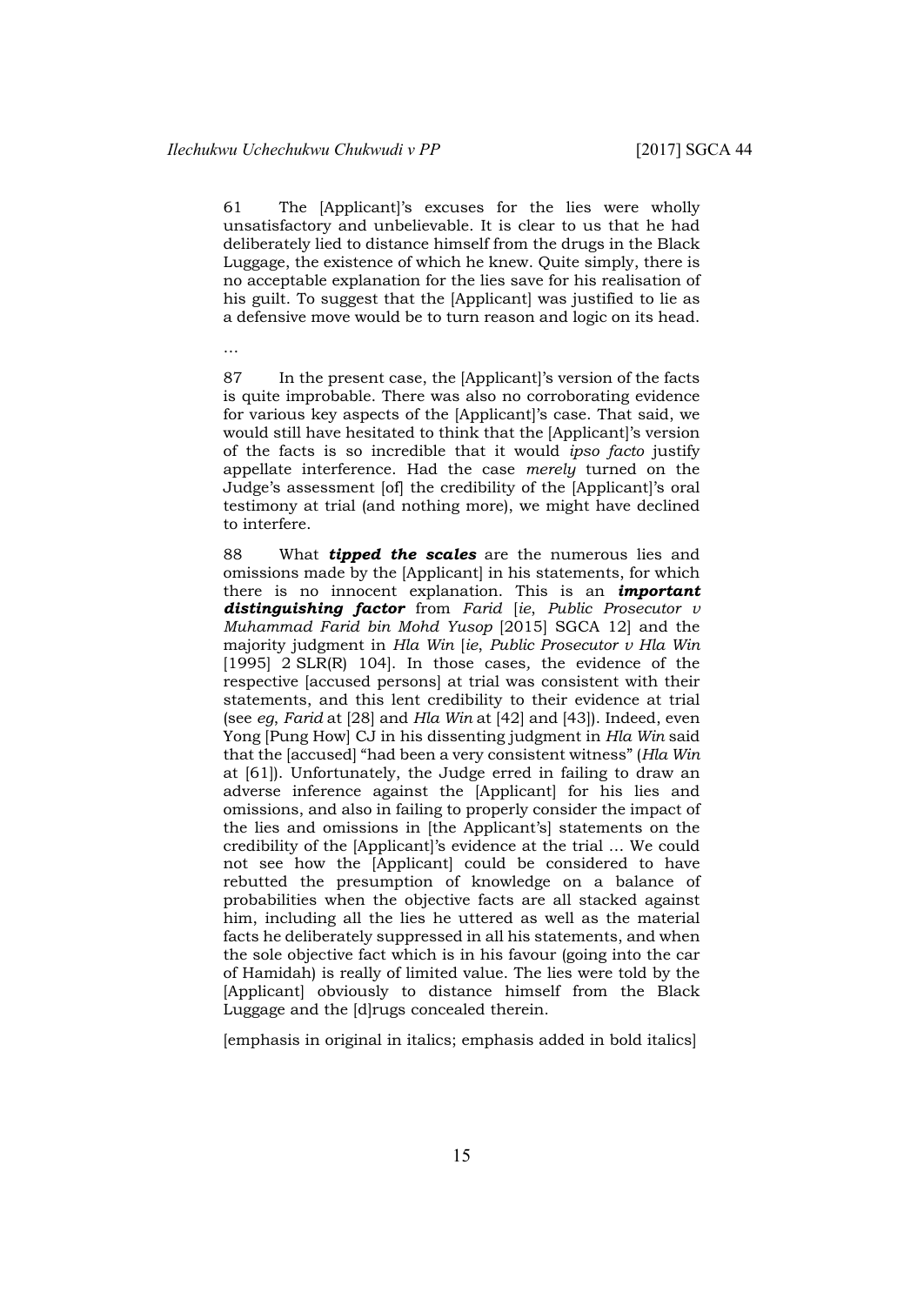40 The IMH Report is *prima facie* powerfully probative in relation to the False Statements Issue because Dr Sarkar has opined that the Applicant's PTSD was "likely" to have caused him to give false statements to the CNB (see [\[20](#page-9-0)] above). The pertinent parts of Dr Sarkar's assessment in this regard are reproduced below:<sup>23</sup>

79. Given his experiences during his early life … of being nearly killed and viewing the killing of others, [the Applicant] has experienced intermittently post-traumatic stress symptoms throughout his life. It is unclear whether this could have crossed a threshold into a frank disorder state since there is no collaborative information available.

80. It is my opinion that he experienced ... Post-traumatic Stress Disorder or PTSD (after becoming aware of [the] death penalty …). *The statements that he provided to CNB were given at a time when he was experiencing the symptoms of this disorder.* His current symptoms include obsessive ruminations and nightmares about death and dying.

…

…

84. The [Applicant]'s tendency to provide inconsistent statements and change his account repeatedly following arrest and his explanations for those were not considered innocent enough to have rebutted [the] s 18(2) assumption, i.e. he did not know there were drugs in the baggage. That being so, *the [Applicant] was suffering from acute symptoms of PTSD with dissociation around the time that he made the inconsistent and unreliable statements* (between 14 Nov and 21 Nov 2011). *This could be a factor relevant in providing an unreliable account*.

88. He was suffering from a recognized mental disorder (PTSD with dissociative symptoms) at the time that his statements were taken by investigating officers. In my opinion *[the] presence of this disorder is likely to have led to an overestimation of [the] threat to his life which could have prompted him to utter unsophisticated and blatant falsehoods* in order to save his life as outlined in paragraph 48.

[emphasis in original underlined; emphasis added in bold italics]

<sup>23</sup> Eugene's affidavit at pp 34–35 (IMH Report at paras 79, 80, 84 and 88).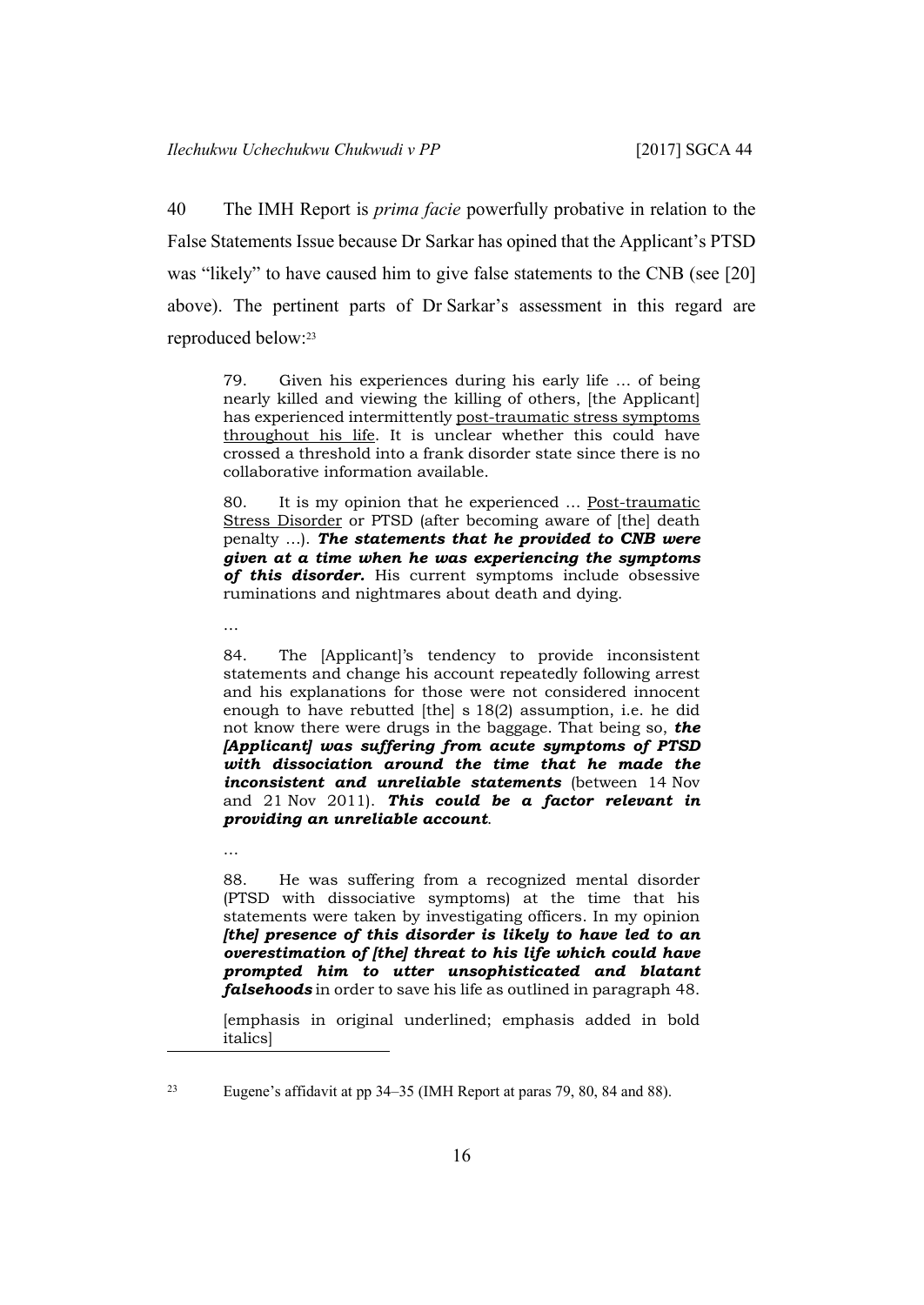41 One limitation of this theory that the Applicant was likely to have lied in his statements to the CNB because of his PTSD is that it does not account for the lies told by the Applicant in the first statement which he made after his arrest on 14 November 2011 ("the First Statement"). According to the IMH Report, the Applicant experienced PTSD symptoms after he became aware that he potentially faced the death penalty.<sup>24</sup> That occurred only after he had given the First Statement,<sup>25</sup> and it therefore appears that he was not suffering from PTSD when he made that statement.

42 That said, we are mindful that in CCA 10/2014, we did not find that the Applicant's lies in the First Statement alone warranted overturning the Judge's decision to acquit the Applicant. As we stated in *CA (Conviction)* at [45] and [54]:

45 … Taken in isolation, it is indeed *possible* that the [Applicant] had lied in the First Statement even though he did not know before he was arrested that the Black Luggage contained drugs. *We might not have held this lie against the [Applicant] if he had come clean afterwards. However, the [Applicant] did not stop here*.

…

54 As we have alluded to earlier, the [Applicant]'s misstatement in the First Statement might not have been held against him if he had corrected himself when giving the cautioned statement, as by then he had been informed of and given clear warning as to the consequences of continued deception. He did not change his ways. He lied in the cautioned statement and continued to lie in all the long statements.

[emphasis in original in italics; emphasis added in bold italics]

43 In other words, it was the *collective* effect of the Applicant's lies in *all* his statements to the CNB, and not solely the lies in the First Statement, that led

<sup>24</sup> Eugene's affidavit at p 34 (IMH Report at para 80).

<sup>25</sup> Eugene's affidavit at p 28 (IMH Report at para 42).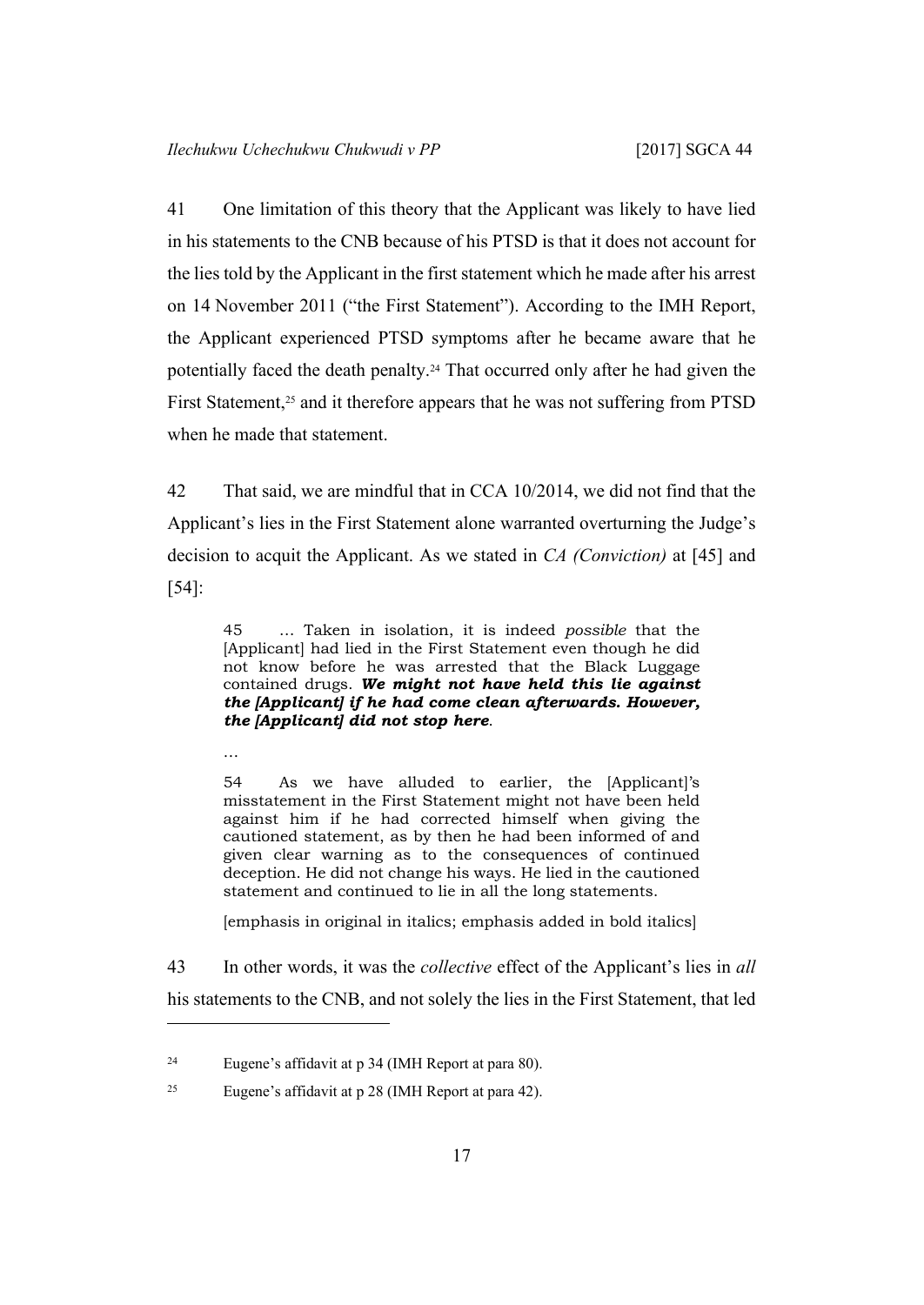this court to overturn the Applicant's acquittal by the Judge. Given that Dr Sarkar's opinion may possibly explain why the Applicant continued to lie in the statements which he made to the CNB after the First Statement, we find that the IMH Report is *prima facie* "powerfully probative" in respect of the False Statements Issue – which, we reiterate, was "[t]he *essential question*" [emphasis added in bold italics] before us in CCA 10/2014 (see the extract from [61] of *CA (Conviction)* reproduced at [[37\]](#page-14-1) above).

#### <span id="page-19-1"></span><span id="page-19-0"></span>*Whether the substantive requirement of "miscarriage of justice" has been met*

44 We turn now to the substantive requirement of "miscarriage of justice" laid down in *Kho Jabing*. As we explained in *Kho Jabing* (at [63]), a miscarriage of justice is chiefly (but not exclusively) found either where a decision is "demonstrably wrong", or where there has been fraud or a breach of natural justice. The question in the Present Motion is whether the IMH Report as it currently stands shows *prima facie* that our decision in *CA (Conviction)* is demonstrably wrong. The requisite standard in this regard was described in *Kho Jabing* at [65] as follows:

In our judgment, where the decision under challenge is a decision on conviction, it is not sufficient to show that there is a real possibility that the decision is wrong. Instead, it must be shown, *based on the material tendered in support of the application for review alone and without the need for further inquiry*, that there is a powerful probability that the decision concerned is wrong. … [emphasis added]

<span id="page-19-2"></span>45 We earlier highlighted that the False Statements Issue was "[w]hat tipped the scales" in CCA 10/2014 and led us to overturn the Judge's acquittal of the Applicant (see the extract from [88] of *CA (Conviction)* quoted at [\[39](#page-15-0)] above). We have also found that the IMH Report is *prima facie* powerfully probative in relation to the False Statements Issue. We therefore find that the IMH Report does *prima facie* raise a "powerful probability" that our decision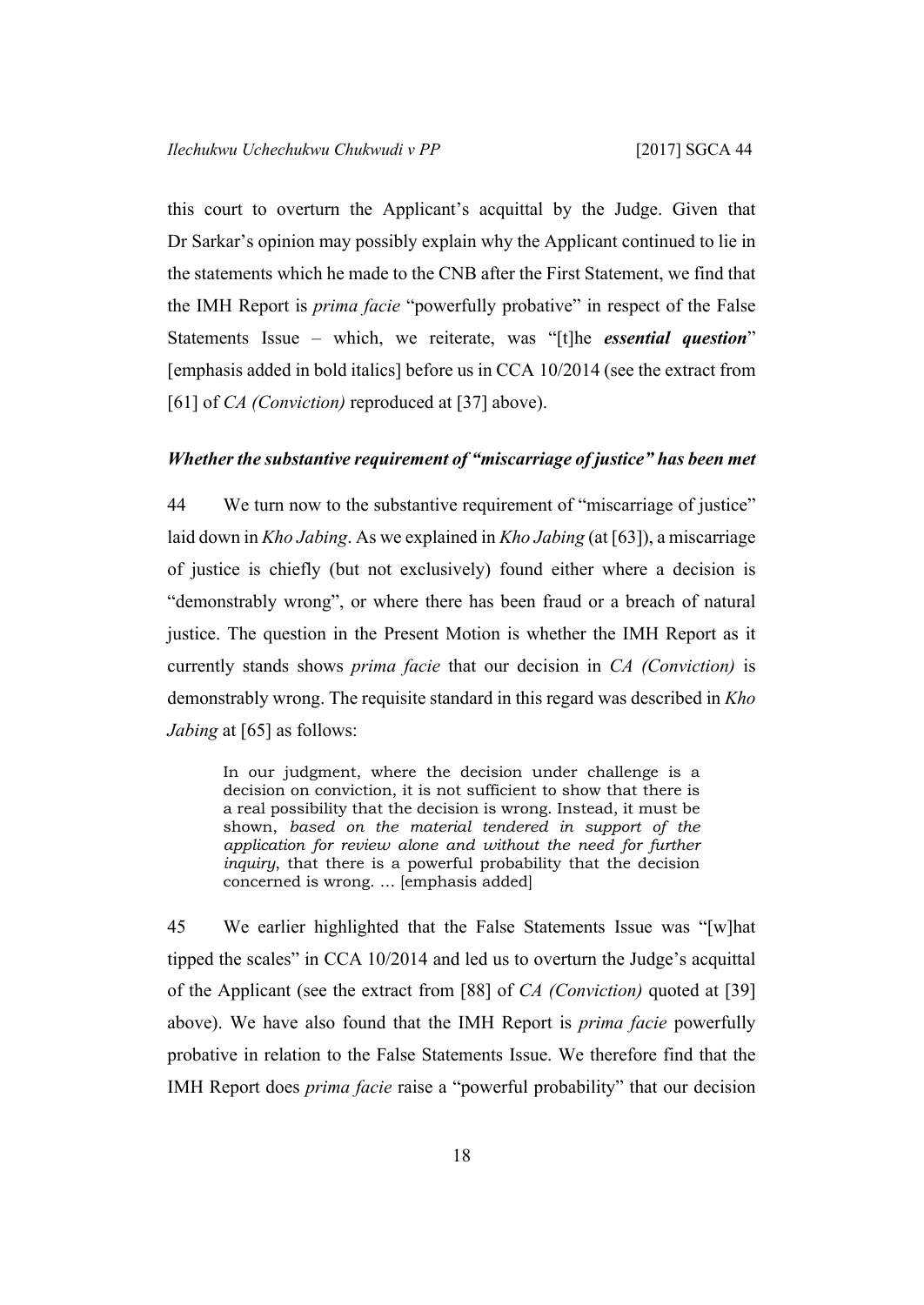in *CA (Conviction)* is wrong. We emphasise here that it is because of the unique turn of events in this case that we are prepared to accept evidence which *prima facie* satisfies the substantive "miscarriage of justice" requirement articulated in *Kho Jabing* even though we stated in that judgment that the material tendered in support of an application for review must demonstrate "*alone and without the need for further inquiry*" [emphasis added] a powerful probability that the decision under challenge is wrong (see [\[44](#page-19-1)] above).

46 In resisting the Present Motion, the Prosecution has pointed to other aspects of our reasoning in *CA (Conviction)* (apart from our reasoning on the False Statements Issue) to show that our decision in CCA 10/2014 is not demonstrably wrong (*eg*, our analysis in *CA (Conviction)* at [71]–[82] of the Applicant's "improbable" account of the events which took place on 13 November 2011).<sup>26</sup> As we stated in *CA (Conviction)* at [83], CCA 10/2014 "turn[ed] primarily on questions of fact, and it is a well-established principle that an appellate court is usually slow to overturn the factual findings of a trial judge". The IMH Report raises a powerful probability that our decision on the False Statements Issue – and, in turn, on CCA 10/2014 as a whole – is wrong, notwithstanding the other aspects of our reasoning in *CA (Conviction)* which support our decision in that appeal. Given these circumstances, we think it would be best to reconsider all the facts of this case only after the additional evidence outlined in our orders at [[50\]](#page-21-1) below has been adduced and dealt with.

47 Another objection which the Prosecution has raised in the Present Motion is that the Applicant seeks, as an alternative to a rehearing of CCA 10/2014, an order that additional oral and/or other evidence be taken in relation to the IMH Report. This, the Prosecution argues, indicates that contrary

<sup>26</sup> PS at para 52.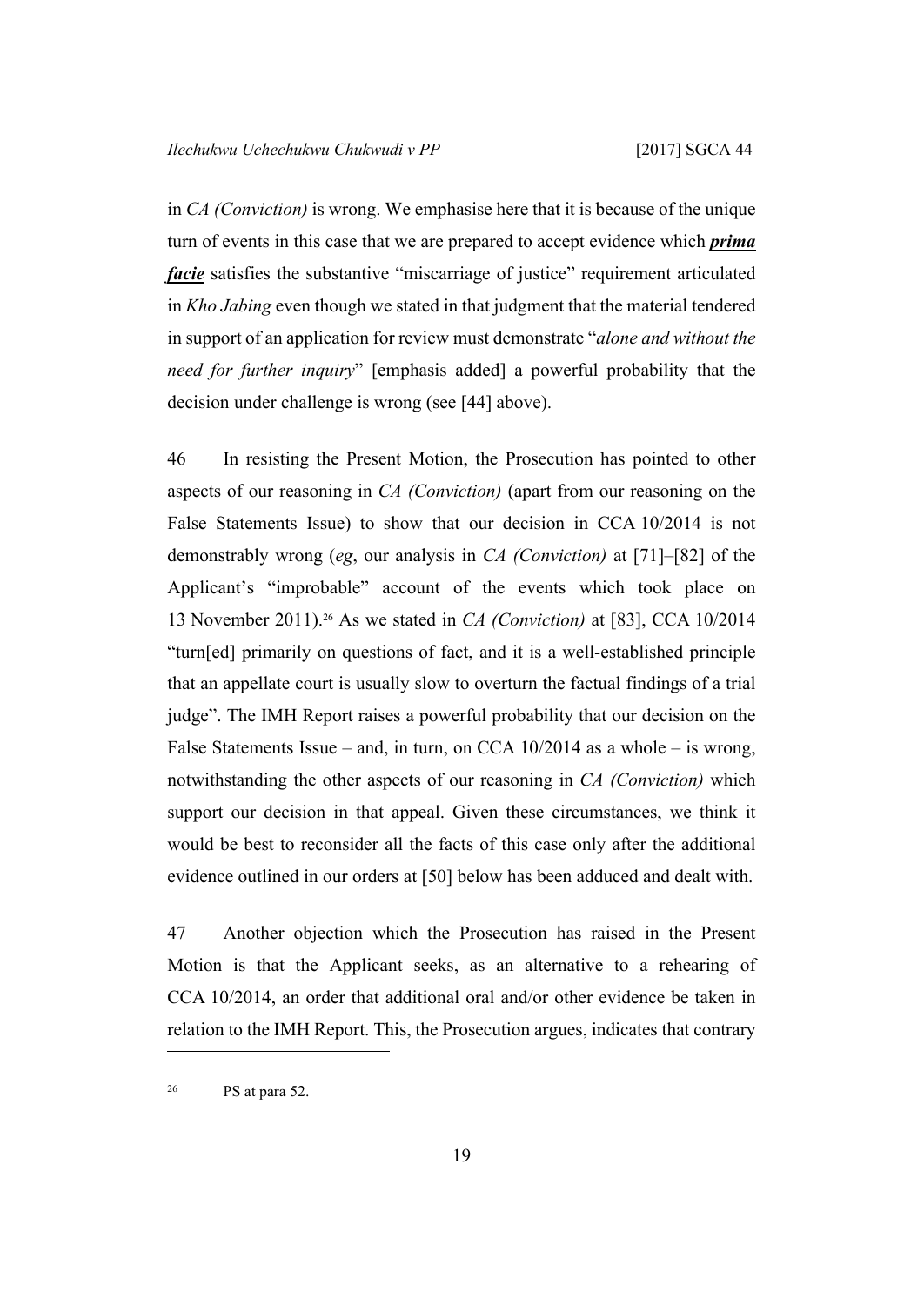to the standard set in *Kho Jabing* – which requires the wrongfulness of the decision under challenge to be shown "based on the material tendered in support of the application for review alone and without the need for further inquiry" (see the extract from [65] of *Kho Jabing* quoted at [\[44](#page-19-1)] above) – the IMH Report does not on its own show a powerful probability that this court erred in overturning the Judge's order of acquittal and convicting the Applicant in *CA (Conviction)*.

<span id="page-21-2"></span>48 We have already dealt with this point earlier when we explained at [\[28](#page-11-1)] and [\[45](#page-19-2)] above why we are applying the principles laid down in *Kho Jabing* in a slightly modified form here. Due to the unique turn of events in this case, there is nothing objectionable about the Applicant's prayer for additional evidence to be taken. In fact, this is what we direct below (at [[50\]](#page-21-1)) before a review of our decision in *CA (Conviction)* takes place. We are also of the view that the best course of action in this case would be to have such evidence received by the Judge as he would have had to hear the psychiatric evidence in any event, if the Present Motion had not been filed, for the purposes of sentencing the Applicant following this court's reversal of his acquittal by the Judge.

49 Accordingly, we will review our decision in *CA (Conviction)* only after the Judge has taken the further evidence set out at [[50\]](#page-21-1) below.

#### <span id="page-21-1"></span><span id="page-21-0"></span>**Our orders on the Present Motion at this stage**

50 We therefore allow the Present Motion in part and order a review of this court's decision in *CA (Conviction)* because of the unique turn of events in this case, which make it a "truly exceptional" case of the kind envisaged by this court in *Kho Jabing* at [65]. In so ordering, we are not making a finding that the Applicant does indeed suffer from PTSD or that he was affected by it when he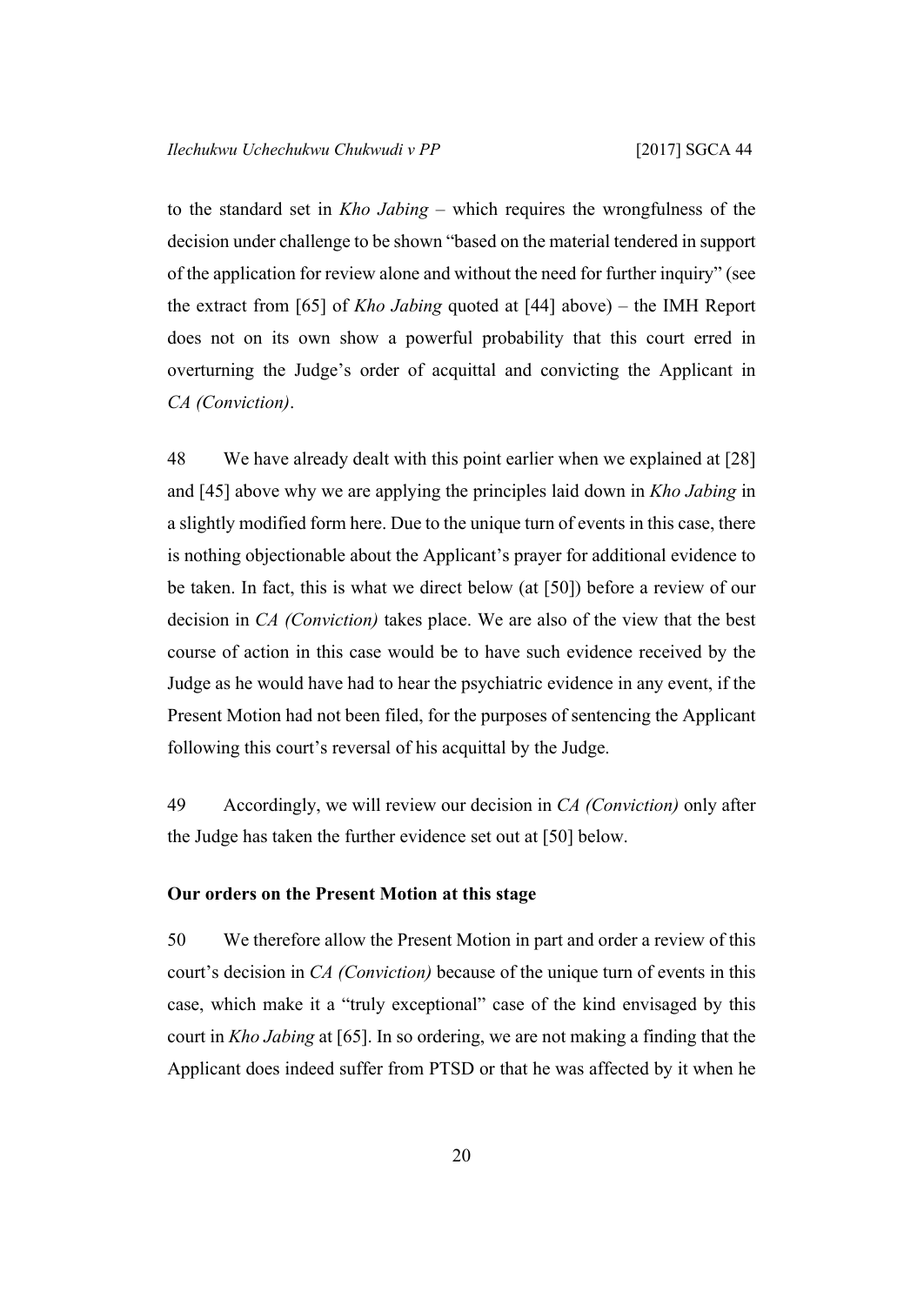made his statements to the CNB. We are likewise not implying that he is innocent. His guilt or innocence is a matter to be determined at the subsequent review of our decision in *CA (Conviction)*. As indicated at [\[48](#page-21-2)] above, we are of the view that the proper course of action at the present stage is to remit the matter to the Judge for him to receive evidence from Dr Sarkar in relation to the IMH Report as well as such other evidence on matters arising from this report as the Judge may allow either party to adduce. The Judge is then to make findings on:

- (a) whether the Applicant was suffering from PTSD;
- (b) the typical effects of PTSD on a sufferer;
- (c) if the Applicant was indeed suffering from PTSD:
	- (i) the period of time during which PTSD affected him;
	- (ii) the effects of PTSD on him during that period; and
	- (iii) the extent to which PTSD affected him when he gave his statements to the CNB.

51 After the Judge has made his findings on the issues stated above, there shall be a further hearing where this court will review its decision in *CA (Conviction)*. At that hearing, the parties are to address us on the correctness of the Judge's findings on the aforesaid issues and their implications on our decision in *CA (Conviction)*.

52 At this juncture, we wish to highlight this court's ruling in *Public Prosecutor v Chum Tat Suan and another* [2015] 1 SLR 834 ("*Chum Tat Suan*") that an accused person is required to adduce all relevant evidence, whether pertaining to conviction or sentence, at the trial itself, and that no drip-feeding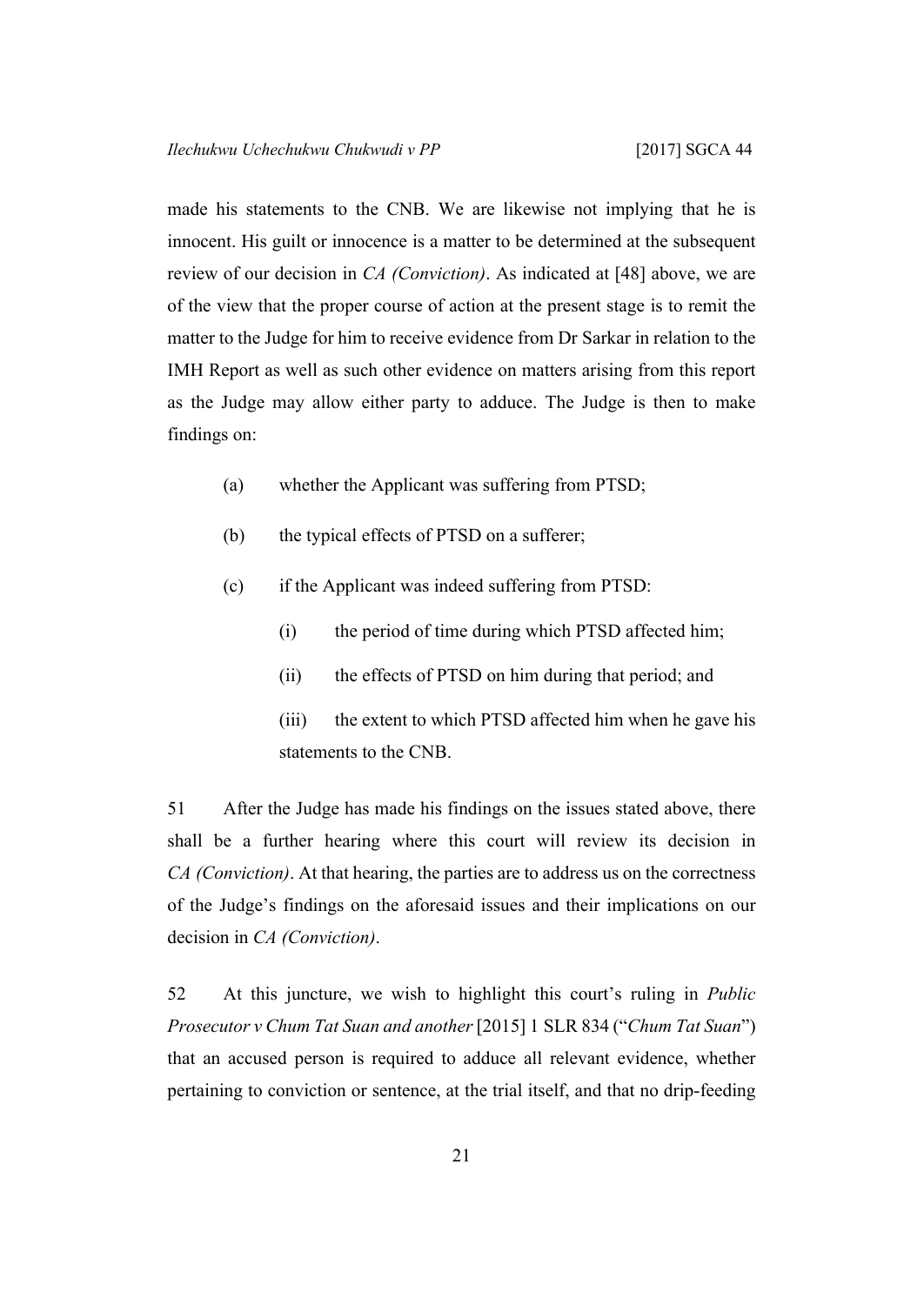of evidence will be allowed. This particular ruling does not apply to the Applicant since the judgment in *Chum Tat Suan* was delivered only after his trial in the High Court had ended. In any event, even if this ruling were applicable to the Applicant, we have already stated earlier (at [[26\]](#page-10-2) above) that there has not been any intentional drip-feeding of evidence on the Applicant's part.

#### <span id="page-23-0"></span>**Closing observations**

53 We conclude with some observations on the principle of finality of proceedings. In *Kho Jabing*, this court recognised the importance of upholding the principle of finality. Thus, although we acknowledged "[t]he importance of truth in the criminal process" (at [46]), we also cautioned as follows (at [47]):

That said, this does not mean that society should stand paralysed with indecision, or that every legal finding must be open to continual challenge because of perpetual anxiety over the possibility of an error. The perfect, as they say, cannot be allowed to be the enemy of the good. *Finality is also a function of justice. It would be impossible to have a functioning legal system if all legal decisions were open to constant and unceasing challenge, like so many tentative commas appended to the end of an unending sentence.* Indeed, in the criminal context, challenges to legal decisions are very likely (and are also likely to be continuous and even interminable), given the inherently severe nature of criminal sanctions and the concomitant desire on the part of accused persons to avoid them as far as they can. The concern here is not just with the saving of valuable judicial resources (vital though that is), but also with the integrity of the judicial process itself. *Nothing can be as corrosive of general confidence in the criminal process as an entrenched culture of self-doubt engendered by abusive and repetitive attempts to relitigate matters which have already been decided*. [emphasis added]

54 In order to "better vindicate the importance of the principle of finality", this court set a high standard in *Kho Jabing* for its power of review to be invoked so as to ensure that reviews of concluded criminal appeals would be allowed "only in truly exceptional cases" (at [65]).